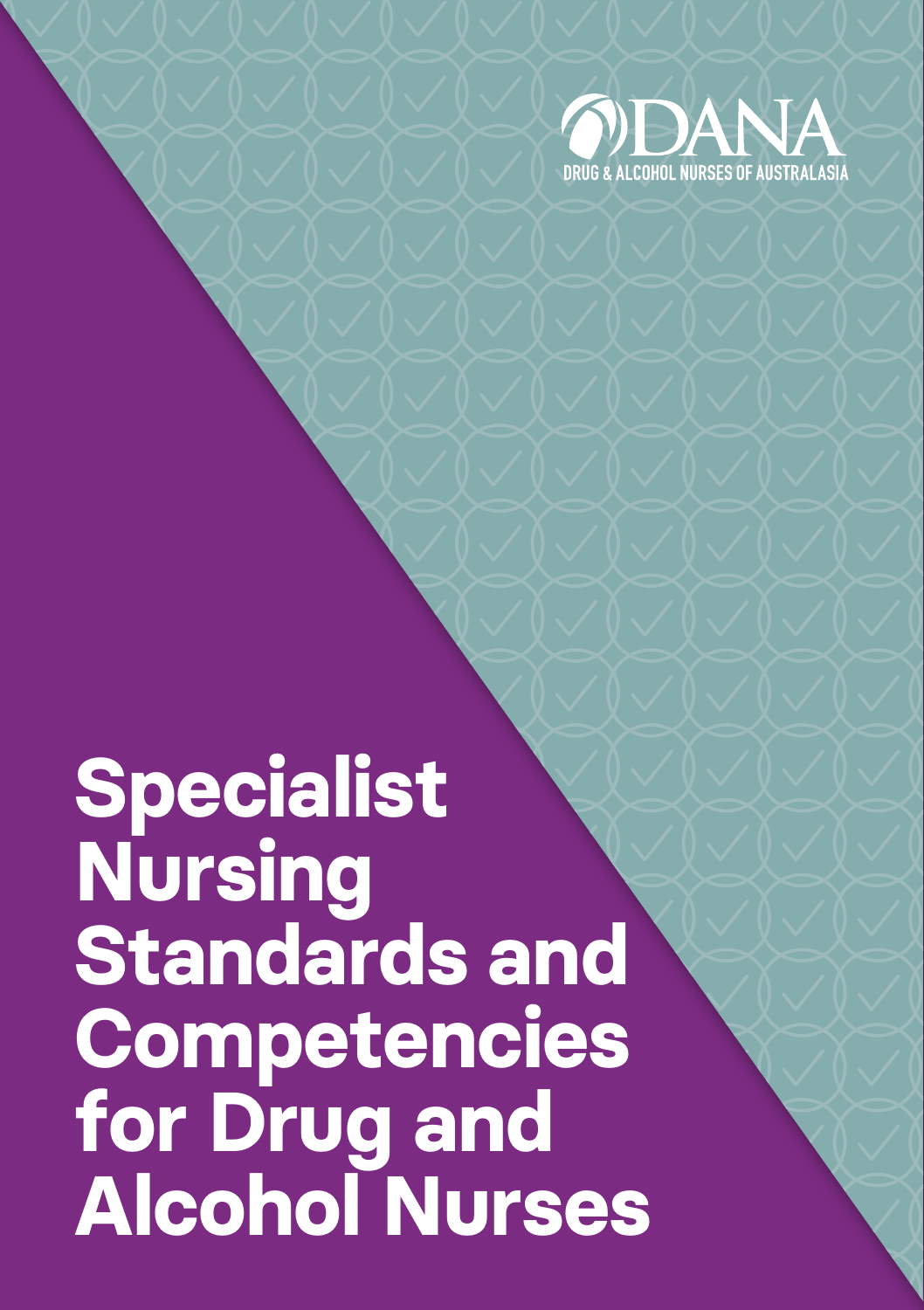

Published by the Drug and Alcohol Nurses of Australasia [\(DANA\)](https://www.danaonline.org/) ABN 84 944 724 112

PO Box 8014 Woolloongabba Queensland 4102 Australia

#### **© DANA 2021**



DANA Specialist Nursing Standards and Competencies by DANA is licensed under CC BY-NC-SA 4.0. To view a copy of this license, visit [https://creativecommons.org/licenses/](https://creativecommons.org/licenses/by-nc-sa/4.0) [by-nc-sa/4.0.](https://creativecommons.org/licenses/by-nc-sa/4.0) You must read and understand the License before using any material from this publication.

**Citation for this publication:**  DANA Specialist Nursing Standards and Competencies 2021: Drug and Alcohol Nurses of Australasia (DANA).

**Dear reader:** The world of the Drug and Alcohol nurse is undergoing constant change. This document is current to the best of our knowledge, but we welcome your feedback with any changes that you learn about, or any errors that you find in this document. Please email **[dana.nurses@gmail.com](mailto:dana.nurses%40gmail.com?subject=)**

## **Specialist Nursing Standards and Competencies for Drug and Alcohol Nurses**

### **Contents**

| <b>Standards overview</b> |  |
|---------------------------|--|
| Introduction-             |  |
| Terminology-              |  |
| <b>Glossary of terms</b>  |  |

#### **DANA specialist nursing standards and competencies**

#### **Domain 1: Professional Practice** 10 Standard 1<sup>-11</sup> Standard 2 Standard  $3$  13 Standard 4 14 Standard 5 16

#### **Domain 2:**

| Critical thinking and analysis— $18$ |    |
|--------------------------------------|----|
| Standard 6-                          | 1Ç |
| Standard 7-                          | ìС |
| Standard 8-                          | 22 |
|                                      |    |

#### **Domain 3: Provision of**

| comprehensive care | 23 |
|--------------------|----|
| Standard 9-        | 24 |
| Standard 10-       | 6  |

| Domain 4: Collaborative and            |     |
|----------------------------------------|-----|
| therapeutic practice———                | -28 |
| Standard 11 <sup>-2</sup>              |     |
| Standard $12$ $\overline{\phantom{1}}$ | -30 |
| Standard 13-                           | -31 |
| <b>Resources list-</b>                 |     |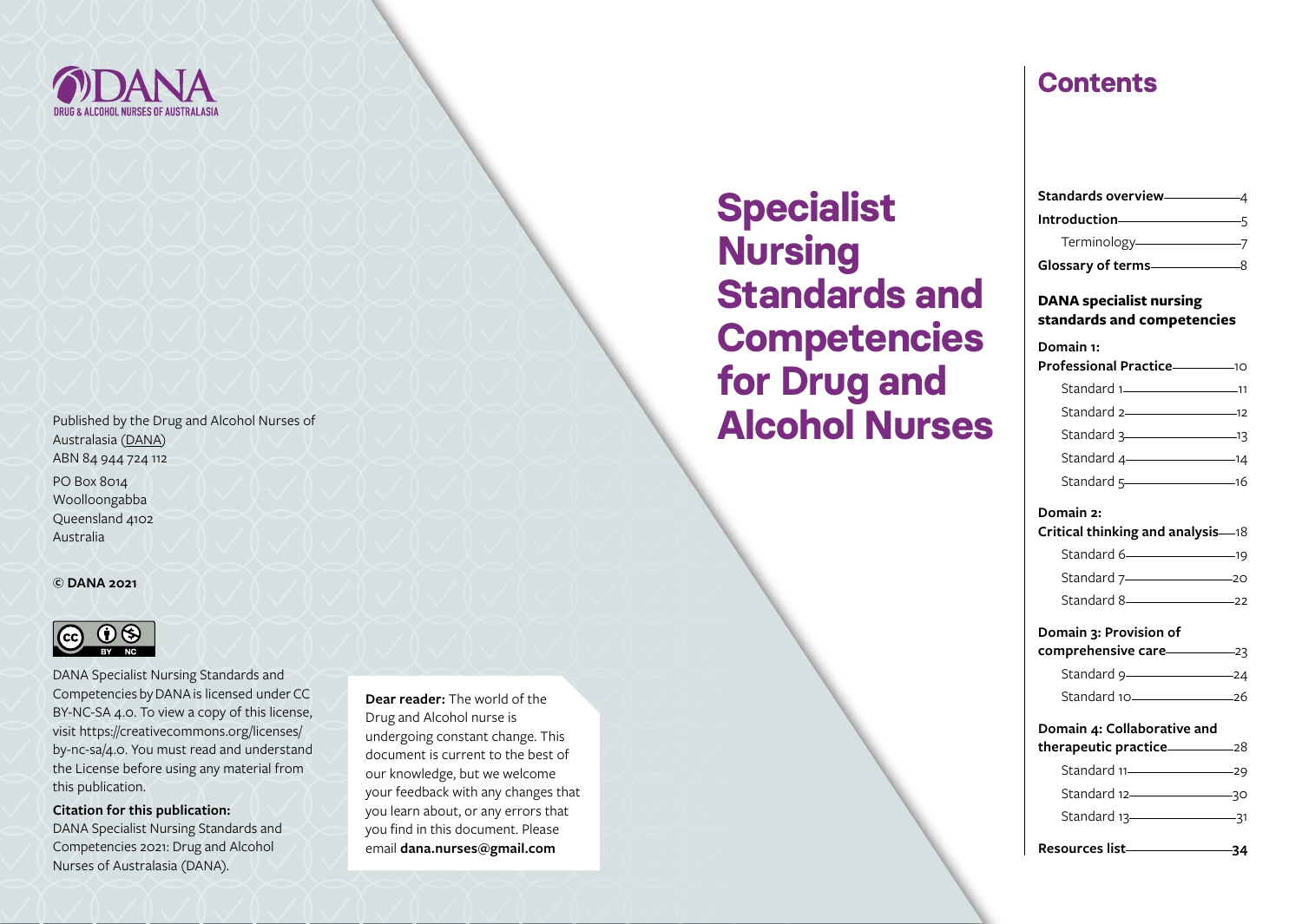### **Standards overview**

#### **Domain 1: Professional practice**

**Standard 1:** Drug and alcohol specialist nurses work within their relevant legal and ethical framework

**Standard 2:** Drug and alcohol specialist nurses adapt their practice in the context of the dynamic political, economic and social environment

**Standard 3: Cultural safety of people** from culturally and linguistically diverse backgrounds is integral to drug and alcohol specialist nursing practice

**Standard 4:** Cultural safety of Indigenous people is integral to drug and alcohol specialist nursing practice

**Standard 5: Cultural safety of LGBTIO** people, people living with a disability, people with specific spiritual or religious beliefs is integral to drug and alcohol specialist nursing practice

#### **Domain 2: Critical thinking and analysis**

**Standard 6:** Drug and alcohol specialist nurses deliver best practice, informed by advanced knowledge and skills

**Standard 7:** Drug and alcohol specialist nurses actively engage in continuous quality improvement of self and others through professional development and other appropriate means

**Standard 8:** Drug and alcohol specialist nurses use the best available standards and guidelines to evaluate nursing knowledge and performance

#### **Domain 3: Provision of comprehensive care**

**Standard 9:** Drug and alcohol specialist nurses apply their specific knowledge and skill effectively in nursing care

**Standard 10:** Drug and alcohol specialist nurses build and maintain partnerships in teams, across services and in the community, to deliver best practice

#### **Domain 4: Collaborative and therapeutic practice**

**Standard 11:** Drug and alcohol specialist nurses contribute to health promotion, early intervention and service delivery for drug and alcohol issues

**Standard 12: Drug and alcohol specialist** nurses provide leadership for best practice

**Standard 13: Drug and alcohol specialist** nurses recognise the importance of consumer groups and other stakeholders as key partners

### **Introduction**

Drug and Alcohol Nurses of Australasia Inc (DANA) is the peak nursing body representing drug and alcohol nurses across Australia and New Zealand.

> All nurses, wherever they practise, need the basic knowledge and skills to assess, identify and respond to people whose health and wellbeing is affected by alcohol and other drug (AOD) use. However, the specialist drug and alcohol nurse is required to have comprehensive knowledge, skills and provide leadership in the field. DANA has invested in the development, promotion and support of the drug and alcohol nursing specialty area, and is committed to ensuring that this specialist workforce is well able to deliver safe, evidence based comprehensive nursing care to people experiencing harm from AOD use. Acknowledging cultural and other contextual differences between Australia and New Zealand, there is a requirement for two separate but congruent frameworks for both nations. This document is the Australian version.

The problems associated with the consumption of drugs and alcohol, including tobacco, pharmaceuticals and illicit substances, is widespread and adversely affects people from all ages and socioeconomic and cultural backgrounds. People can experience short or long-term general health, mental health and social problems associated with AOD use. AOD problems can vary according to people's particular health status, reasons for use, situations (context), patterns and choices of substances. As such, there is no area of health care delivery or nursing practice in which AOD related health issues do not impact.

These specialist nursing standards are aimed at the scope of the Registered Nurse who works in the drug and alcohol specialty area. The specialist drug and alcohol nurse is required to provide expert knowledge and skills to assess, identify and respond to complex problems of individuals and families affected by AOD related health conditions, including dependence and mental and/or physical health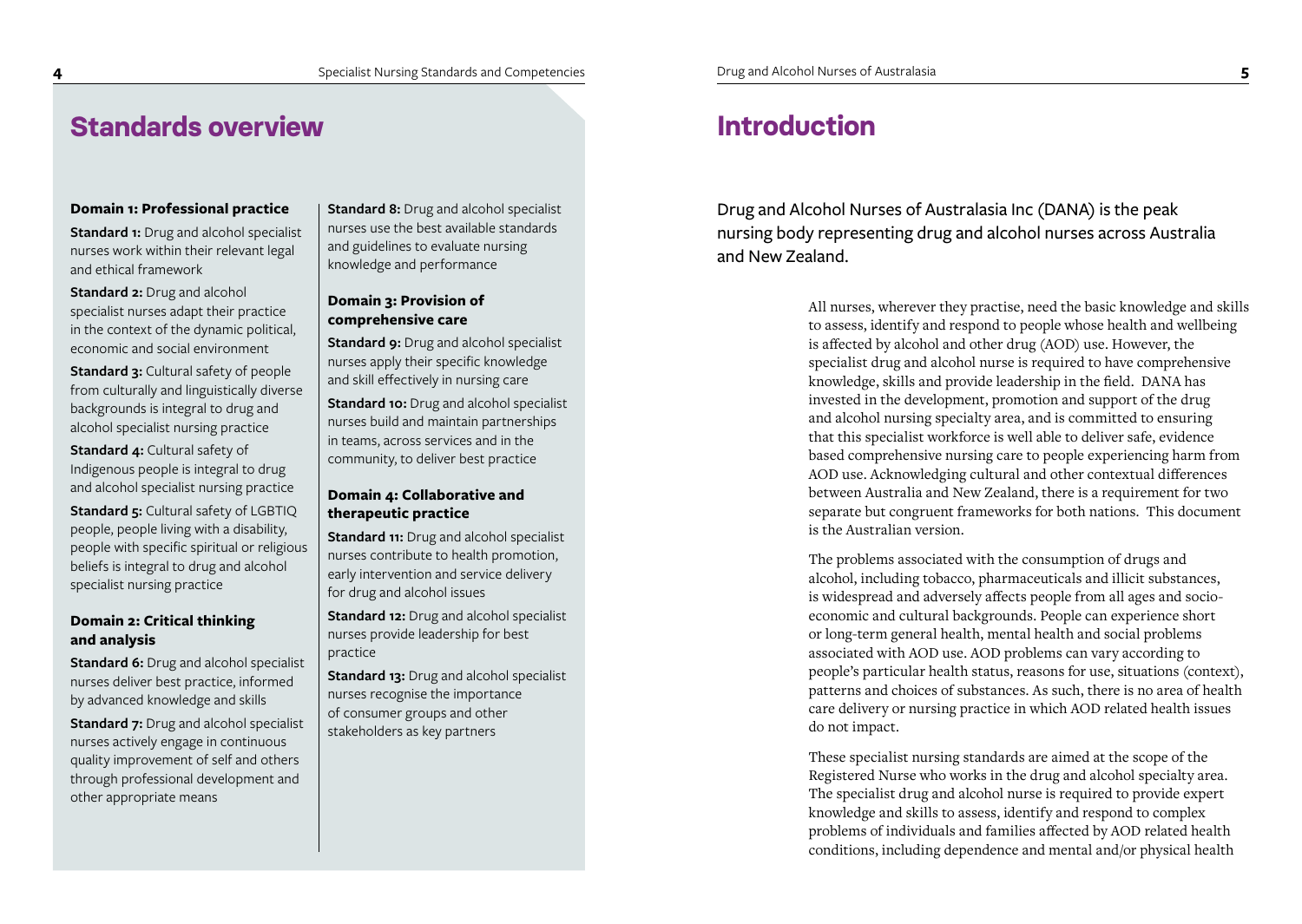comorbidities. Within their scope of practice, nurses and midwives working in the AOD field are also strong advocates for their patients and provide expertise and leadership within the specialties they are trained in, and contribute to other areas of policy and research.

The Australian government and communities hold nurses and midwives fully accountable for their practice. Under legislation the Australian Health Practitioner Regulation Agency (AHPRA) is responsible for monitoring and ensuring that the public receives safe and professional nursing care. This requires nurses to meet agreed standards of practice. If nursing performance is unprofessional, unsafe or illegal the government has in place a process by which the community can contact AHPRA who will then refer to the relevant standards for that nurse to assess whether these have or have not been met. Operationally defining "Standards for Practice" is one of the most challenging and essential components in this accountability paradigm.

The Drug and Alcohol Specialist Nursing model encompasses the continuum of health across the spectrums of primary and secondary prevention, early intervention and treatment in relation to the management of disorders associated with AOD use. The model also includes assessment and relevant interventions required by people with comorbid mental and/or physical health problems. In addition, the Drug and Alcohol specialist nursing role includes public health and health promotion strategies regarding AOD use in the wider community, through to clinical practices that include harm reduction, early intervention and intensive therapeutic intervention and support.

#### **Terminology**

The DANA Specialist Nursing Standards uses an incremental model to inform the increasingly complex scope and depth of expertise required of specialist drug and alcohol nurses. These differing levels are termed:

- **Foundation Nurse**: Has been selected, rather than 'beginner' or 'novice', to denote the standards required of a registered nurse new to the field. This recognises that this individual may not yet have acquired the specialist drug and alcohol qualifications, knowledge and skills on entry to the field. It is recognised that they have a range of other qualifications, knowledge and expertise from which to build on, and DANA acknowledges that their previous knowledge and experience can further enrich the field.
- **Specialist Nurse:** Denotes the standards required of a registered nurse who has already been working in the field, and has developed further knowledge and skills that support their scope and depth of practice.
- **Advanced Specialist Nurse:** Denotes the standards required of a registered nurse who has been working in the field and has acquired specialist drug and alcohol post-graduate qualifications, knowledge and skills that support their scope and depth of practice. The Advanced Specialist Nurse contributes further by demonstrating professional leadership in the AOD area, promoting education and supporting other clinicians to grow, and conducting research in their clinically based practice. They are responsible and accountable in managing consumers who have complex health care requirements.
- **Nurse Practitioner:** Denotes the standards required of a nurse practitioner that has already been working in the field and has acquired the necessary Master of Nurse Practitioner qualifications on top of specialist post-graduate drug and alcohol qualifications, knowledge and skills that support their scope and depth of practice. Nurse Practitioners have the capability to provide high levels of clinically focussed nursing care in a variety of contexts and may care for people and communities with problems of varying complexity.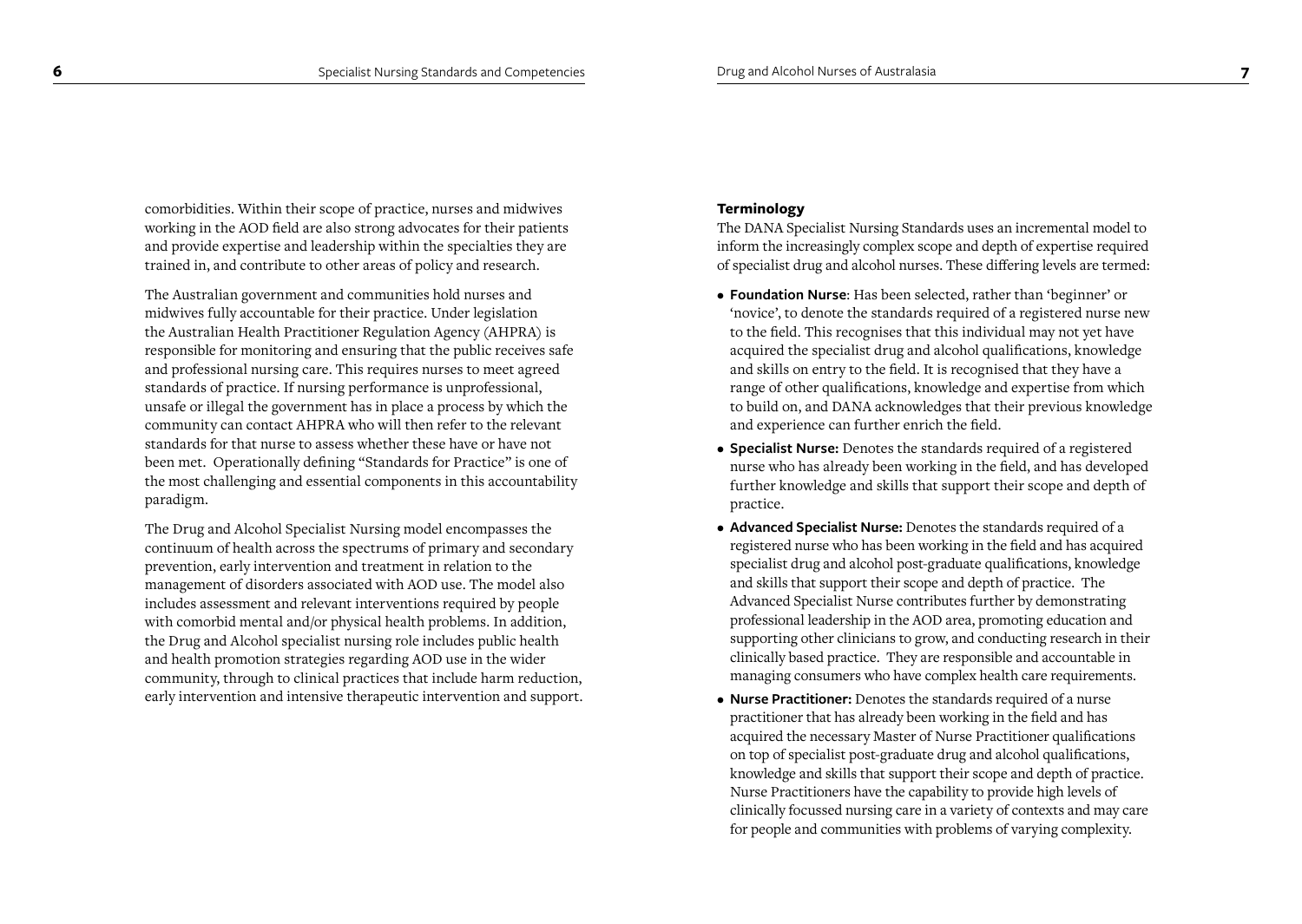### **Glossary of terms**

**Access and Equity** for all people ensures that they will be able to access the healthcare they need. Creating that access means acknowledging that there is often an unequal starting place for vulnerable populations. Addressing that inequity requires embedding a profession and organisation process that continually adjusts and modifies service delivery to improve outcomes.

**Affirmative Therapeutic Relationships**  are therapeutic relationships, which foster positive encouragement and celebration of the diversity of a person's ability, spiritual beliefs, gender identity, sexual orientation, relationships and sexual practices in our society and communities.

**AOD** is an acronym used to describe 'alcohol and other drug'.

**Best Practice** is understanding the current reliable literature and using clinical judgement that informs the translation of knowledge into practice. For the purposes of this document, this includes "Evidence Based Practice".

**Co-design** is a process of ongoing engagement with patients, families, carers and stakeholders to create changes to services and service models so that the experiences of care and health outcomes are continuously improved.

**Code of Professional Conduct** is described in the Australian Nursing and Midwifery Council Code of Professional Conduct for Nurses in Australia

document, and is supported by the document titled, Code of Ethics for Nurses in Australia.

**Comorbidity** is where co-existing drug and alcohol, mental health and/or physical problems are present. This is sometimes also referred to as 'dual diagnosis'.

**Competency** refers to the combination of skills, knowledge, attitudes, values and abilities that underpin effective and/or superior performance in a professional area.

**Competent** refers to the person having competence across all the domains of competencies applicable to the clinician, at a standard that is judged to be appropriate for the level of nurse being assessed.

**Comprehensive Care** is the coordinated delivery of the total health care required or requested by a patient, aligned with the patient's expressed goals of care and healthcare needs, considers the impact of the patient's health issues on their life and wellbeing, and is clinically appropriate.

**Cultural awareness** requires personal reflection on one's own cultural identity, history, values, beliefs, understanding, experiences and lifestyle. It is essential that nurses examine how these influence their individual attitudes, beliefs and behaviours towards people from other cultures. Being culturally aware requires the recognition that people from other backgrounds to the person providing care or service have their own cultural identity, history, values, beliefs, experiences and lifestyles which are legitimate. It is not about becoming an 'expert' in all cultures, but rather appreciating and accepting

people's differences and finding how best to provide them with respectful professional services that respond to their cultural needs and concerns. Cultural awareness of Indigenous peoples is also recognising that, as first Nation peoples, their traditions, practices and cultural values continue to evolve.

**Cultural safety** is the effective nursing practice of a person or family from another culture and is determined by that person or family. Culture includes, but is not restricted to, age or generation; gender as identified by the individual; sexual orientation; occupation and socioeconomic status; ethnic origin or migrant experience; religious or spiritual belief; and disability. The nurse delivering the service will have undertaken a process of reflection on their cultural identity and will recognise the impact this has on their personal culture and professional practice. Unsafe cultural practices comprise of any action, which diminishes, demeans or disempowers the cultural identity and wellbeing of an individual.

**Ethics** refers to 'the nursing profession's commitment to respect, promote, protect and uphold the fundamental rights of people who are both the recipients and providers of nursing and health care' and 'is supported by, and should be read in conjunction with, the Code of Conduct for Nurses in Australia and the Australian Nursing and Midwifery Council National Competency Standards for the Registered Nurse and National Competency Standards for the Nurse Practitioner'. Please refer to:

[www.nursingmidwiferyboard.gov.](http://www.nursingmidwiferyboard.gov.au/Codes-Guidelines-Statements/Professional-standards.aspx) [au/Codes-Guidelines-Statements/](http://www.nursingmidwiferyboard.gov.au/Codes-Guidelines-Statements/Professional-standards.aspx) [Professional-standards.aspx](http://www.nursingmidwiferyboard.gov.au/Codes-Guidelines-Statements/Professional-standards.aspx)

**Indigenous People** refers to Aboriginal people from the mainland of Australia.

**Indigenous Peoples** is a term used in the document to reflect the diversity between Aboriginal people and people from the Torres Strait Islands.

**Legislation** refers to the relevant laws of each state and territory within Australia. This includes the legislation relevant to specialist Drug and Alcohol nursing practice.

**LGBTIQ** is an acronym commonly used to describe the identity, sexuality or intersex status of lesbian, gay, bisexual, transgender, intersex and queer people.

**Partnerships** refer to relationships and communication between members of the clinical multidisciplinary team within and across services (government and non-government) and members of the community.

**Standard** refers to a desired and achievable level of performance against which a nurse's performance can be compared.

**Trauma-informed care** is a service delivery approach whereby programs recognise the high rates of exposure to trauma in the patient populations they service; and provide a safe environment and services that accommodate the needs of patients presenting with a history of significant trauma.

**Torres Strait Islander Peoples** refers to people from the Torres Strait Islands, north of Cape York Peninsula.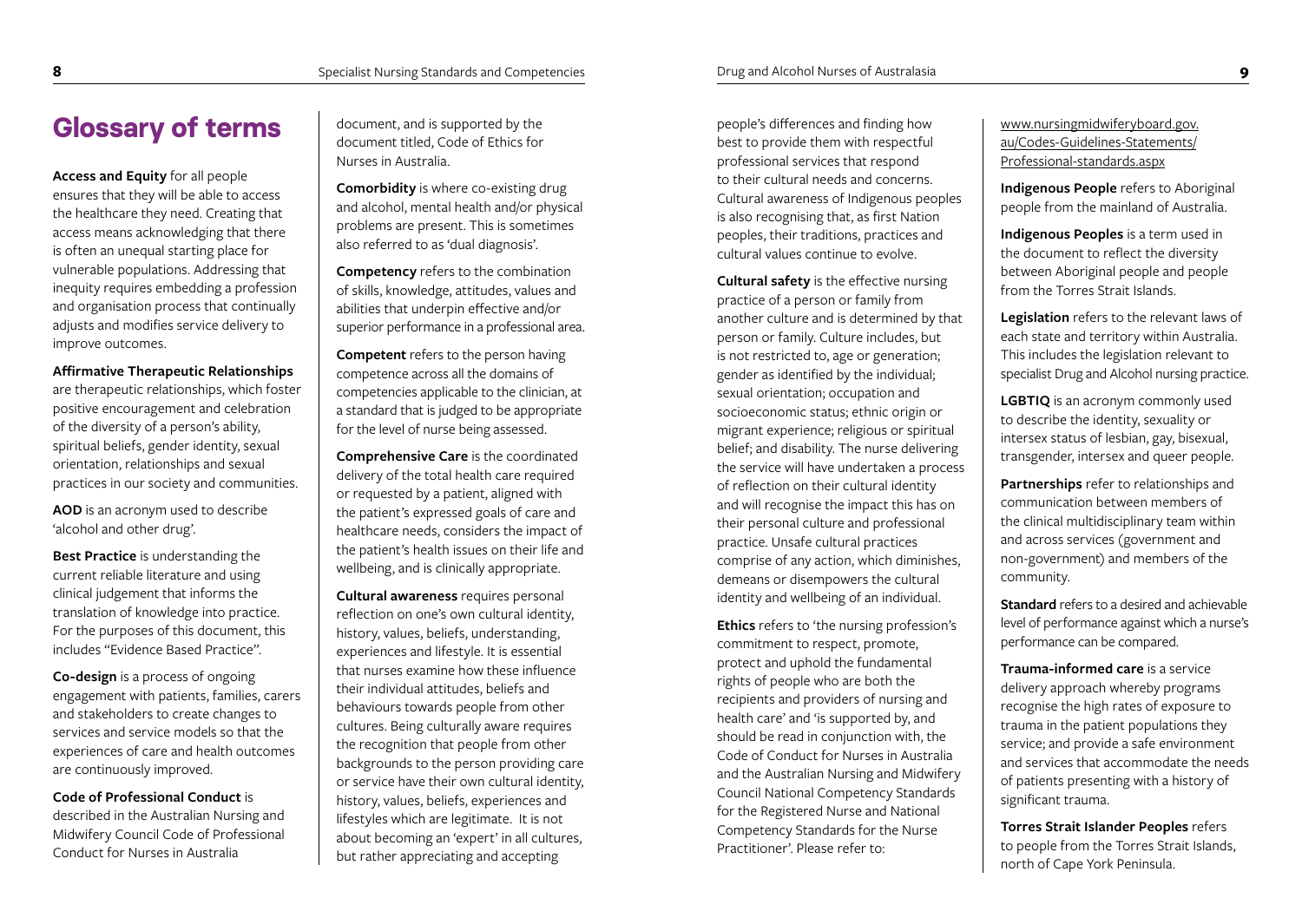Relates to the professional, legal and ethical responsibilities which require demonstration of a satisfactory knowledge base, accountability for practice, functioning in accordance with legislation affecting nursing and health care, and the protection of individual and group rights.

## **Domain 1: Professional Practice**

#### **Standard 1**

Drug and alcohol specialist nurses work within their relevant legal and ethical framework

**Intention: Comply with, recognise and ensure the delivery of safe practice.**

#### **Foundation Nurse**

- » Has a sound understanding and complies with the relevant legislation, code of conduct and ethics of their own practice
- » Ensures all individuals are treated in an ethical and respectful manner
- » Understands and meets all mandatory reporting requirements
- » Upholds the duty of care and rights of individuals and their families.

#### **Specialist Nurse**

- » Creates and maintains the environment that ensures the appropriate professional standards, codes of conduct and ethics are complied with in their work unit
- » Guides and supervises team members' compliance of relevant legislation for the area of practice.

#### **Advanced Specialist Nurse**

» Contributes to and critiques the development, implementation and evaluation of guidelines relevant to the AOD field.

- » Incorporates appropriate prescribing legislation into their nursing practice
- » Utilises knowledge of legal and ethical frameworks to advance as a clinical expert, ensuring delivery of safe practice in the AOD area
- » Ethically explores therapeutic options considering implications for care through the integration of assessment information, the person's informed decision and best available evidence
- » Defines duty of care in accordance with relevant service/ organisational policies, legislation and regulations, surrounding prescribing, Medicare Benefits Schedule (MBS), Pharmaceutical Benefits Scheme (PBS) etcetera
- » Remains informed of changes to legislation and professional regulations, and implements appropriate alterations to their Drug and Alcohol nursing practice in response to such changes
- » Contributes and leads the development of policy, procedures, guidelines pertaining to drug and alcohol treatment modalities, workforce and service provision to local and wider community.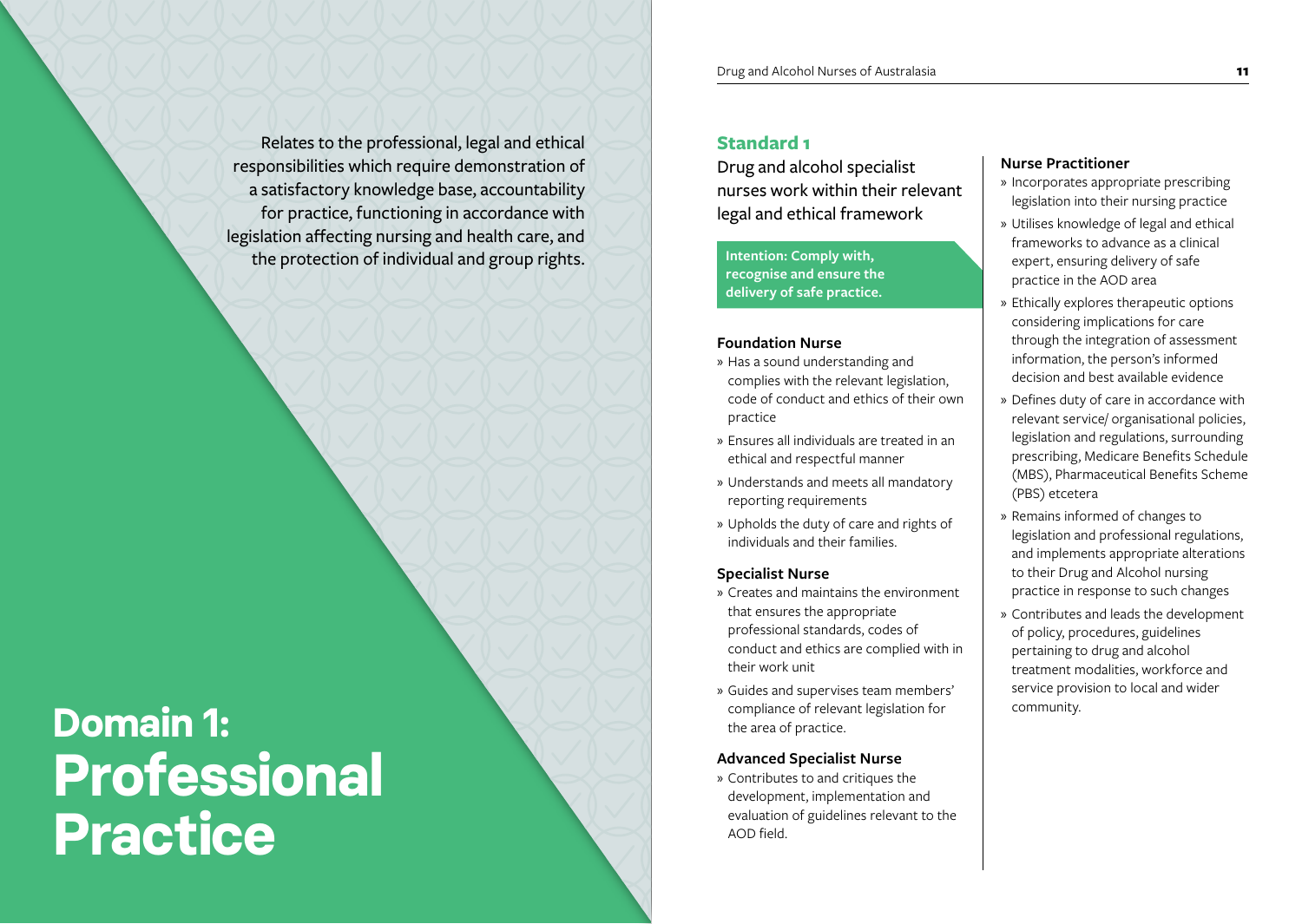Drug and alcohol specialist nurses adapt their practice in the context of the dynamic political, economic and social environment

**Intention: Advocate for and influence best practice, policy, standards and service development to meet the needs of the community.**

#### **Foundation Nurse**

- » Has a sound understanding and refers to the policies, guidelines and practices relevant to the area of practice
- » Understanding community needs and social impact and the environment in which they work
- » Can demonstrate practice in response to changing requirements.

#### **Specialist Nurse**

- » Contributes to and offers feedback on the development and review of policies, guidelines and practices
- » Develops quality initiatives to review practice.

#### **Advanced Specialist Nurse**

» Initiates, critiques and contributes to debate on the development of policies, guidelines and practices.

#### **Nurse Practitioner**

- » Advocates and provides evidence for expansion of Drug and Alcohol Nurse Practitioner services where it is believed that such an expansion will improve access to quality and cost-effective health care for specific populations
- » Ensures education and research influences the development and progression of policies and guidelines to ensure excellence of care to clients, families and others
- » Demonstrates clinical leadership in the design and evaluation of services for health promotion, health protection or the prevention of injury and/or illness
- » Articulates and promotes the Drug and Alcohol Nurse Practitioner role in clinical, political, and professional contexts
- » Acts as an educator and/or mentor to nursing colleagues and others in the healthcare team
- » Critiques health care policies for their implications on the Drug and Alcohol Nurse Practitioner role and the populations for whom they care
- » Influences health, drug and alcohol, disability and aged-care policy and practice through leadership and active participation in workplace and professional organisations
- » Considers the person's expectations of assessment, diagnosis and cost of health care.

#### **Standard 3**

Cultural safety of people from culturally and linguistically diverse backgrounds is integral to AOD specialist nursing practice

**Intention: Ensure people from culturally and linguistically diverse backgrounds are respected and culturally safe as clients, family members and communities.**

#### **Foundation Nurse**

- » Demonstrates an understanding of their own cultural bias and how this may impact the delivery of safe, high quality care
- » Recognises and respects diversity between cultural groups and responds accordingly
- » Effectively communicates and engages with people, families and communities from culturally and linguistically diverse backgrounds
- » Delivers respectful, person centred, AOD specialist nursing care to clients and families from culturally and linguistically diverse backgrounds
- » Supports and respects contributions of Elders, traditional healers, cultural advisors and language interpreters.

#### **Specialist Nurse**

- » Advocates for culturally and linguistically diverse individuals, families and groups at point of care
- » Ensures delivery of culturally safe AOD services for Individuals, families and communities from culturally and linguistically diverse backgrounds
- » Educates others about the needs, rights and expectations of people from diverse cultural backgrounds
- » Facilitates the inclusion of Elders, traditional healers, cultural advisors and language interpreters in the delivery of nursing care of people from culturally and linguistically diverse backgrounds.

#### **Advanced Specialist Nurse**

- » Challenges and removes barriers to access to culturally safe AOD services for individuals, families and groups from diverse cultural backgrounds
- » Understands the impact of trauma and actively engages with people from cultural and linguistically diverse populations to enhance health outcomes in the provision of AOD treatment
- » Actively influences relevant policy and delivery of culturally safe AOD services for people from culturally and linguistically diverse backgrounds
- » Creates and uses opportunities and expertise to develop models of care relevant to people from culturally and linguistically diverse backgrounds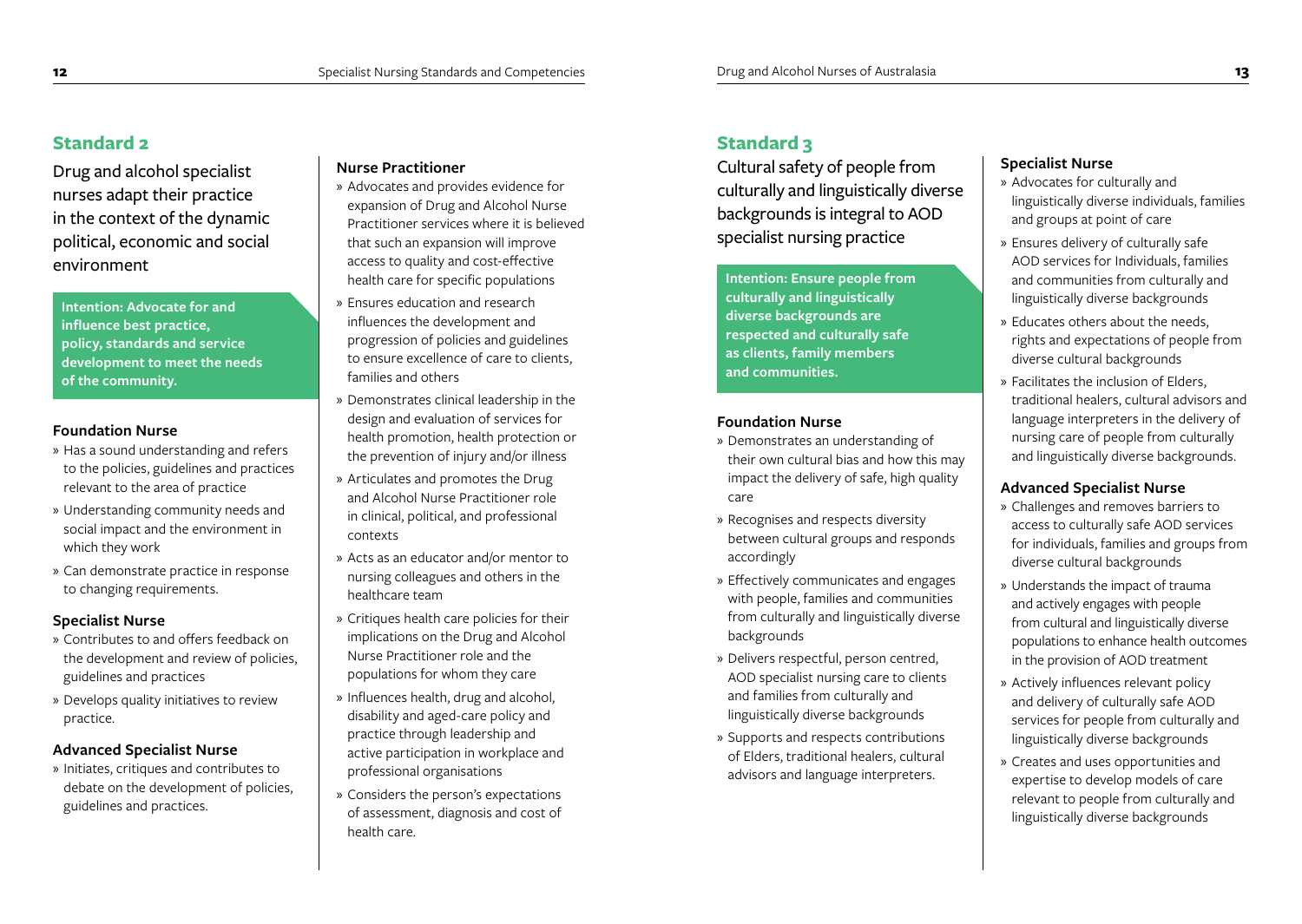» Identifies and ensures access to relevant AOD information and resources for people from culturally and linguistically diverse backgrounds.

#### **Nurse Practitioner**

- » Strives to critically analyse and ensure cultural and linguistically diverse needs of clients are considered
- » Critically evaluates the impact of social determinants on the person and population.
- » Respects the rights of the person to make informed decisions throughout their health/illness experience or episode, whilst ensuring access to accurate and appropriately interpreted information
- » Advocates for improved access to health care, the health care system and policy decisions that affect health and quality of life.

Cultural safety of Indigenous peoples is integral to drug and alcohol specialist nursing practice

**Intention: Recognise that justice and recognition of Indigenous peoples' connection to land and history are a requirement to reconciliation, and optimal physical, social and emotional wellbeing.**

#### **Foundation Nurse**

- » Demonstrates an understanding of their own cultural bias and how this may impact the delivery of safe, high quality care
- » Understands the impact of stigma and discrimination on Indigenous peoples and implications in the delivery of care
- » Supports and respects the meaning of connection to land, country and community in all interactions with Indigenous peoples
- » Recognises and is sensitive to diversity within Indigenous cultural groups and responds accordingly
- » Ensures access to culturally safe AOD services for Indigenous peoples
- » Understanding the impact of trauma and colonisation on Indigenous peoples and how it effects outcomes in delivery of AOD treatment
- » Effectively communicates and minimises
- the power differentials between themselves, Indigenous peoples, families and communities
- » Delivers person centred care, which does not demean, diminish or disempower Indigenous peoples, families and communities
- » Supports and respects the contribution of Elders, traditional healers, Cultural advisors and language interpreters.

#### **Specialist Nurse**

- » Demonstrates cultural humility, not making assumptions, striving to engage through understanding the needs of Indigenous patients and their families, in order to provide culturally safe AOD services
- » Advocates for culturally and linguistically diverse Indigenous peoples, families and groups at the point of care
- » Educates others about the needs, rights and expectations of diverse Indigenous peoples
- » Identifies and ensures access to relevant AOD information and resources for Indigenous peoples
- » Facilitates the inclusion of Elders, traditional healers, cultural advisors and language interpreters in the delivery of nursing care of Indigenous peoples.

#### **Advanced Specialist Nurse**

» Challenges and removes barriers to culturally safe AOD services for Indigenous peoples, families and communities

- » Understands the impact of trauma and actively engages with Indigenous peoples and families to enhance health outcomes in the provision of AOD treatment
- » Actively influences relevant policy and delivery of culturally safe AOD services for Indigenous peoples
- » Creates and uses opportunities and expertise to co-design models of care and practices relevant to Indigenous peoples
- » Uses opportunities and expertise to build the cultural capability of organisations to respond effectively to needs of Indigenous peoples.

- » Advocates at high level for the best interests for indigenous peoples to ensure equitable access, care and follow-up within hospital and community settings
- » Critically evaluates the impact of social determinants on the person and population
- » Respects the rights of the person to make informed decisions throughout their health/illness experience or episode, whilst ensuring access to accurate and appropriately interpreted information
- » Advocates for improved access to health care, the health care system and policy decisions that affect health and quality of life.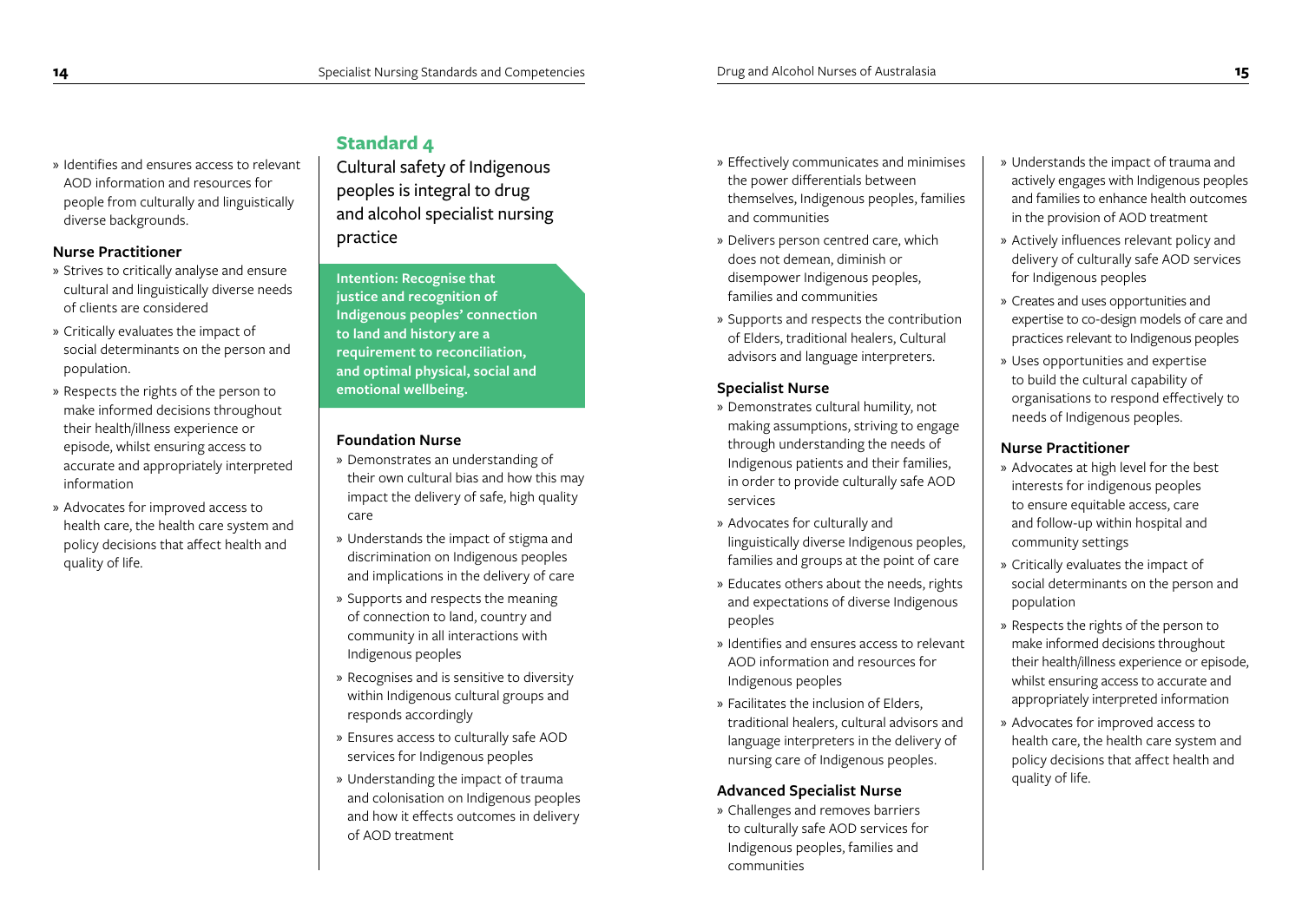Cultural safety of LGBTIQ people, people living with a disability, people with specific spiritual or religious beliefs is integral to drug and alcohol specialist nursing practice

**Intention: Recognise that each person has a right to receive care, which is inclusive and respects the diversity of their identity, values, beliefs and culture.**

#### **Foundation Nurse**

- » Demonstrates an understanding of their own personal values and beliefs and how this may impact the delivery of safe, high quality care
- » Understands the impact of stigma and discrimination and actively engages with LGBTIQ people, people living with a disability and people with specific spiritual or religious beliefs, their families and significant others to enhance health outcomes in the provision of AOD treatment
- » Delivers person centred, respectful nursing care to LGBTIQ people, people living with a disability, aligning care to individual spiritual and/or religious values and beliefs, as appropriate
- » Communicates effectively, using appropriate language, and engages with families, care support workers and significant others, as appropriate
- » Supports and respects the contribution of peer workers, care support staff, religious leaders, traditional healers and cultural advisors.

#### **Specialist Nurse**

- » Facilitates the inclusion of peer workers, care support staff, religious leaders, traditional healers and cultural advisors in the delivery of AOD nursing care
- » Develops affirmative therapeutic relationships in partnership with patients and their families and significant others
- » Advocates for the rights of LGBTIQ people, people living with a disability and people with specific spiritual or religious beliefs, their families and their care partners.
- » Educates others about the needs and rights of LGBTIQ people, people living with a disability and people with specific spiritual or religious beliefs
- » Identifies and ensures access to relevant AOD information and resources for LGBTIQ people, people living with a disability and people with specific spiritual or religious beliefs.

#### **Advanced Specialist Nurse**

- » Challenges and removes barriers to care for LGBTIQ people, people living with a disability and people with specific spiritual or religious beliefs, their families and communities
- » Actively influences relevant policy and delivery of culturally safe AOD services LGBTIQ people, people living with a disability and people with specific spiritual or religious beliefs
- » Creates and uses opportunities and expertise to co-design models of care and practices relevant to LGBTIQ people, people living with a disability and people with specific spiritual or religious beliefs.

- » Advocates at high level for the best interests for LGBTIQ people to ensure equitable access, care and appropriate follow-up within hospital and community settings
- » Critically evaluates the impact of social determinants on the person and population
- » Respects the rights of the person to make informed decisions throughout their health/illness experience or episode, whilst ensuring access to accurate and appropriately interpreted information
- » Advocates for improved access to health care, the health care system and policy decisions that affect health and quality of life.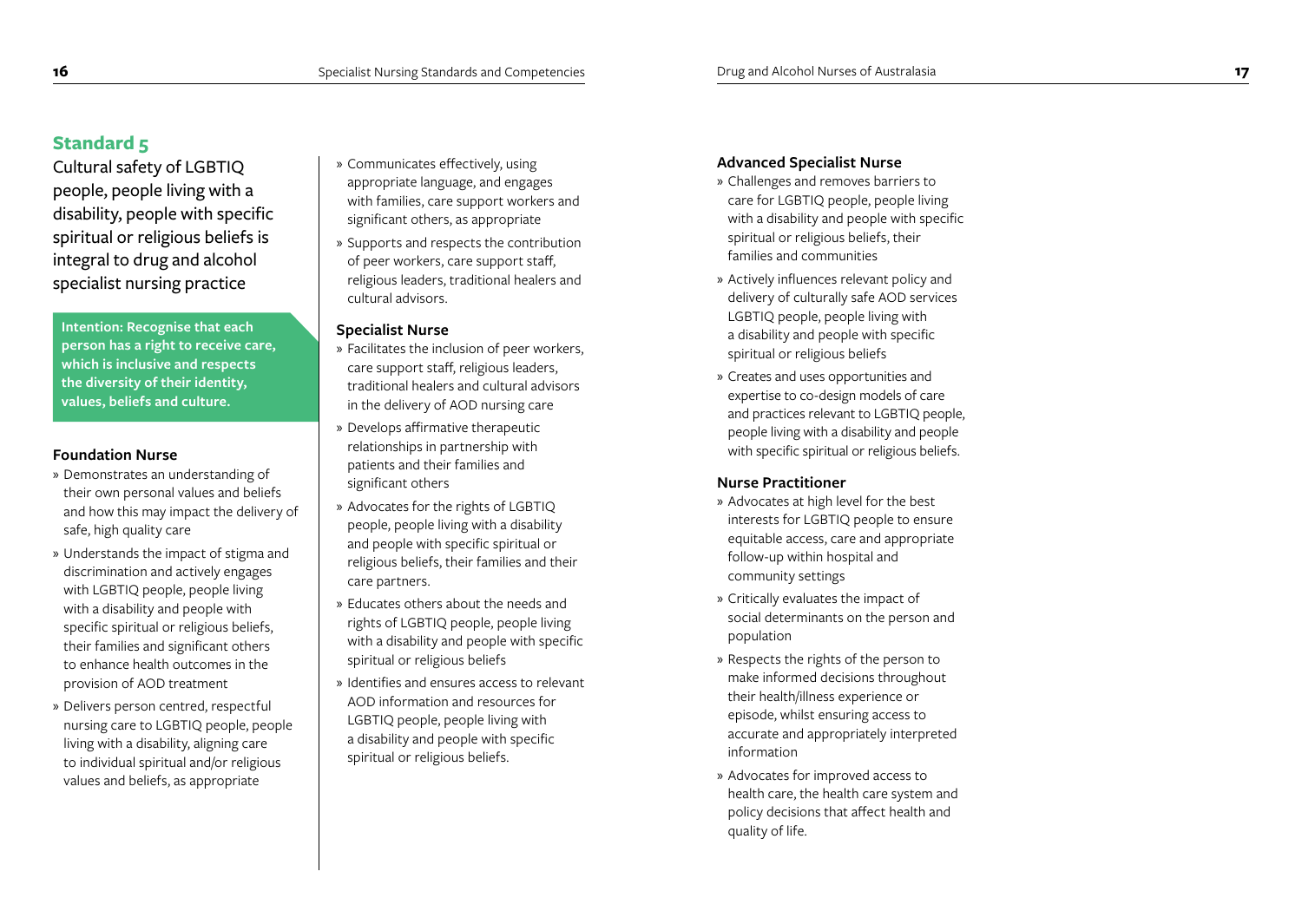This relates to self-appraisal, professional development, and the value of evidence and research for practice. Reflecting on practice, feelings and beliefs and the consequences of these for individuals/groups is an important professional benchmark.

## **Domain 2: Critical thinking and analysis**

#### **Standard 6**

Drug and alcohol specialist nurses deliver best practice, informed by advanced knowledge and skills.

**Intention: Actively enhance and maintain specialist knowledge and skills by critical thinking, reflective practice and professional development.**

#### **Foundation Nurse**

- » Engages in continuing education through formal and informal means
- » Applies and demonstrates the translation of new knowledge and skills to practice
- » Uses appropriate and available technology to enhance acquisition and use of specialist AOD knowledge and skills in caring for clients and families
- » Engages in clinical supervision in an individual or group setting.

#### **Specialist Nurse**

- » Holds or working towards a AOD postgraduate qualification relevant to their practice
- » Continuing Professional Development reflects specialist AOD knowledge and learning
- » Facilitates and supports the Foundation nurse in the acquisition and translation of new knowledge and skills in their practice

» Uses and advocates for appropriate and available technology to enhance acquisition and use of specialist AOD knowledge and skills to reflect their wider scope of practice and quality of service provision.

#### **Advanced Specialist Nurse**

- » Holds a relevant AOD post graduate qualification
- » Contributes to the evolution and application of technology to improve nursing care and service delivery
- » Provides clinical supervision on an individual or group basis
- » Able to attain credentialled certification with DANA or equivalent professional AOD organisation.

- » Australian Nurse Practitioners: Successful completion of a Nursing and Midwifery Board of Australia (NMBA)-approved program of study leading to endorsement as a nurse practitioner, or, a program that is substantially equivalent to an NMBAapproved program of study leading to endorsement as a nurse practitioner as determined by the NMBA
- » New Zealand Nurse Practitioners: Successful completion of a New Zealand Nursing Council accredited nurse practitioner master's degree program
- » Holds a relevant AOD postgraduate qualification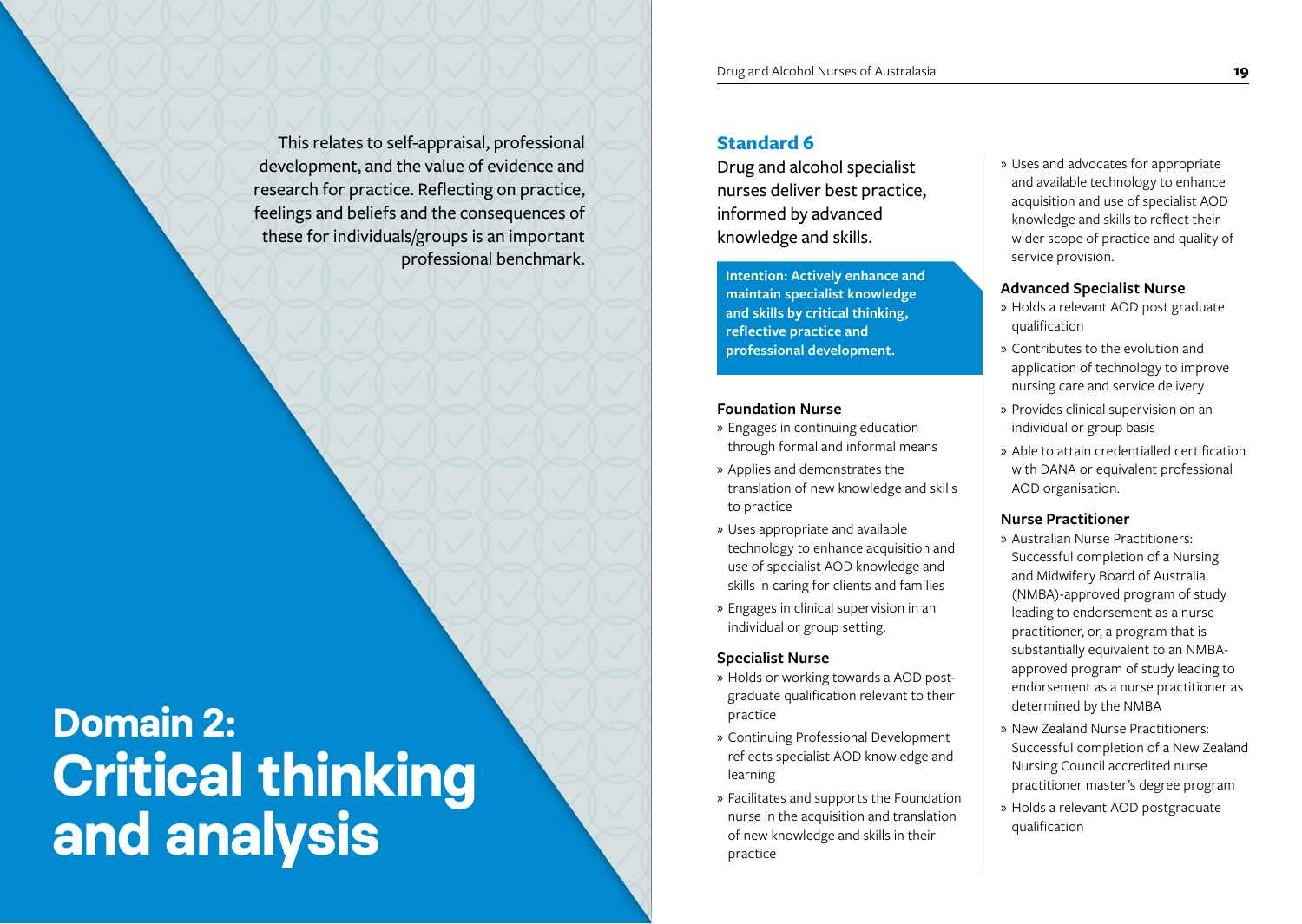- » Facilitates and supports other nurses and multidisciplinary health professionals in the acquisition of contemporary AOD skills in their practice
- » Is proactive and analytical in acquiring new knowledge related to nurse practitioner practice.
- » Identified needs for educating drug and alcohol staff, other health professionals, broader community regarding treatment modalities, clinical management and ongoing care of drug and alcohol patients
- » Participates and engages in peer or clinical supervision with other Nurse Practitioners or health professionals to maintain, enhance or develop skills and knowledge to support expansion of scope of practice in the contemporary health care setting
- » Engage in clinical mentoring of drug and alcohol clinicians both in a formal and informal capacity
- » Participate and support the development of Nurse Practitioner candidates, transitional Nurse Practitioners and qualified Nurse Practitioners through being part of their clinical support team during clinical placements and whilst enrolled in Masters of Nurse Practitioner study (as defined above).

Drug and alcohol specialist nurses actively engage in continuous quality improvement of self and others through professional development and other appropriate means.

**Intention: Proactively participate in professional development in order to inform and provide best practice care delivery.**

#### **Foundation Nurse**

- » Recognises the limits of their own scope of practice
- » Actively participates in the ongoing improvement of knowledge and skills translation into AOD nursing practice
- » Shares knowledge and skills with others in their day to day work.

#### **Specialist Nurse**

- » Mentors nurses and others in applying new knowledge and skills into practice
- » Demonstrates currency in specialist AOD knowledge and skills
- » Critically analyses literature, practice, policies and education for their own and others professional development
- » Supports quality improvement initiatives in line with evidence
- » Conducts education on AOD issues relevant to role

» Uses and advocates for appropriate and available technology to enhance acquisition and use of specialist AOD knowledge and skills to reflect their wider scope of practice and quality of service provision.

#### **Advanced Specialist Nurse**

- » Contributes to and critiques the development, implementation and evaluation of Vocational Education and Training (VET sector), undergraduate and post-graduate programs and curricula
- » Initiates and participates in conferences, forums, research, publications, policies and education for professional development
- » As a leader, contributes expertise and guidance to the wider drug and alcohol nursing profession and other professional nursing bodies.

- » Uses a research framework to participate, contribute toward and influence education
- » Delivers education built on contemporary AOD literature
- » Initiates and participates in quality improvement initiatives in line with research, consultation and feedback from education programs, services quality programs, patient advocate groups and patients
- » Uses appropriate teaching/learning strategies to provide diagnostic information that is relevant, theorybased and evidence-informed
- » Verifies the suitability of evidence-based treatment options including medicines, in regard to commencing, maintaining/ titrating or ceasing interventions
- » Demonstrates accountability in considering access, cost and clinical efficacy when planning drug and alcohol treatment.
- » Safely and effectively performs evidence-informed invasive/noninvasive interventions for the clinical management and/or prevention of illness, disease, injuries, disorders or conditions
- » Implements research-based innovations for improving care
- » Contributes to research that addresses identified gaps in the provision of care and/or services.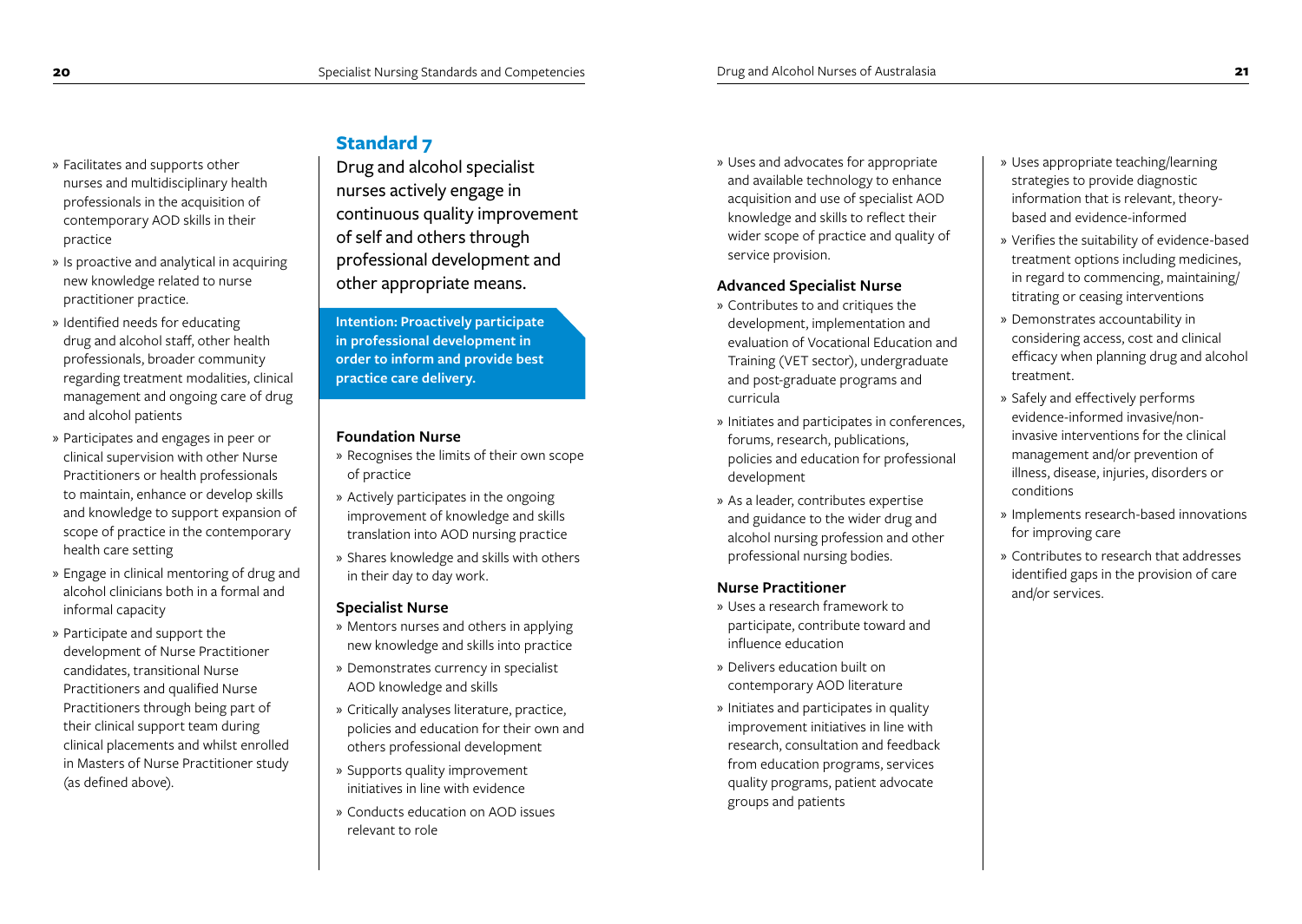Drug and alcohol specialist nurses use the best available standards and guidelines to evaluate nursing knowledge and performance.

**Intention: Recognise the evolving nature of their specialist practice through education, reflection and clinical supervision.**

#### **Foundation Nurse**

- » Undertakes regular reflection and self evaluation of their nursing practice
- » Embraces new strategies and directions that have the capacity to improve client care and nursing outcomes
- » Seeks clinical supervision and support for their practice.

#### **Specialist Nurse**

- » Maintaining contemporary knowledge of current clinical guidelines and practice
- » Identifies the need and contributes to the development and application of improved models of care.

#### **Advanced Specialist Nurse**

- » Develops, implements and evaluates strategies for best practice within nursing, multidisciplinary teams and programs
- » Contributes to the review and development of current clinical guidelines at a local and/or state level.

#### **Nurse Practitioner**

- » Engages appropriate clinical supervision to support their role as Nurse Practitioner
- » Facilitates clinical supervision of AOD nurses of all levels, using appropriate tools and reflection skills
- » Is proactive and analytical in acquiring new knowledge related to Nurse Practitioner practice
- » Participates and engages in peer or clinical supervision with other Nurse Practitioners or health professional to maintain, enhance or develop skills and knowledge to support expansion of scope of practice in the contemporary health care setting
- » Engage in clinical mentoring of drug and alcohol clinicians both in a formal and informal capacity
- » Participate and support the development of Nurse Practitioner candidates, transitional Nurse Practitioners and qualified Nurse Practitioners thorough being part of their clinical support team during clinical placements and whilst enrolled in Masters of Nurse Practitioner study (as defined above)
- » Demonstrates clinical leadership in the design and evaluation of services for health promotion, health protection or the prevention of injury and/or illness
- » Acts as an educator and/or mentor to nursing colleagues and others in the healthcare team.

## **Domain 3: Provision of comprehensive care**

This domain relates to the coordination, organisation and provision of nursing care that includes the assessment of individuals/groups, planning, implementation and evaluation of care.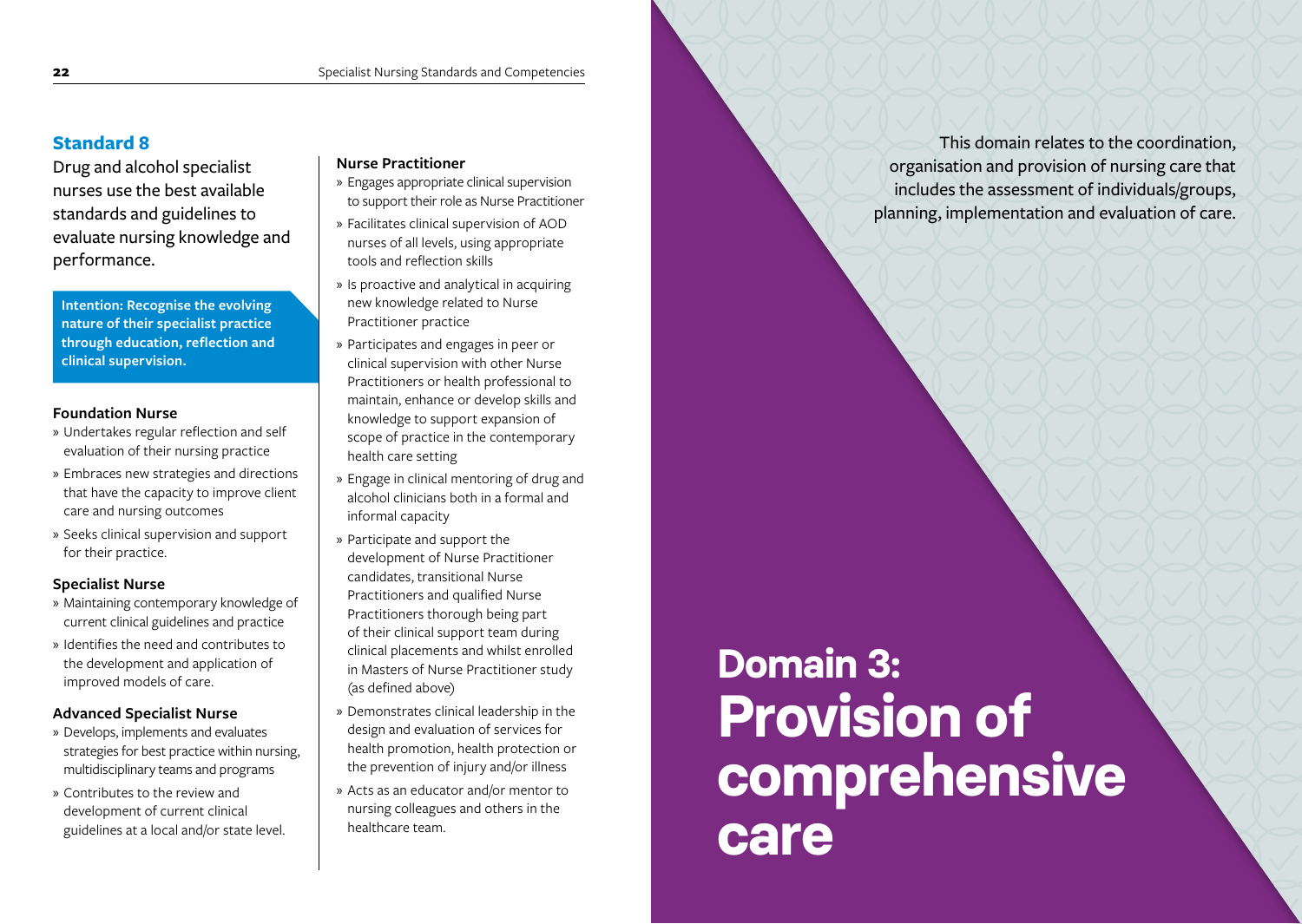Drug and alcohol specialist nurses apply their specific knowledge and skill effectively in nursing care.

**Intention: Systematically assess, plan, implement and evaluate nursing care over a diverse scope and depth of practice.**

#### **Foundation Nurse**

- » Demonstrates the application of existing nursing knowledge and experience within the context of care being delivered to people experiencing harm from AOD use and misuse
- » Understands their own roles and responsibilities, and those of other team members within the multidisciplinary team
- » Ensures patient care is based on systemised assessment and risk management
- » Works in partnership with the patient and the treating team to adequately identify, assess and manage the patients' clinical risks
- » Integrates patient care processes and intervention, within their scope and context of practice, to prevent harm from AOD use and associated risks
- » Escalates management of risks appropriately to ensure patient safety and improved quality of care
- » Explores with the patient, their strengths and any requirements that they may have to support engagement in treatment
- » Identifies what needs to be considered and included in the comprehensive care plan
- » Ensures communication and documentation is accurate, objective and appropriate
- » Ensures effective orientation to patient goals, identified risks and focus of treatment at each clinical handover and/ or clinical review
- » Locates and uses all available policy, clinical guidelines and resources to guide practice and provide continuous and collaborative care.

#### **Specialist Nurse**

- » Draws on the diversity of knowledge, practice and experience of the Foundation nurse entering the field in order to enrich AOD knowledge and practice
- » Seeks to gain a thorough understanding of the patient's presentation in the context of what outcome(s) the patient is seeking, their substance use, and related physical, psychological, social and cultural considerations
- » Reviews the comprehensive care plan in line with assessment outcomes and aligns practice to the patient's goals and health care needs
- » Considers the impact of the patient's health issues on their life and wellbeing and takes action to prevent and reduce risks
- » Regularly reviews and responds to identified risks, identifying new risks as they arise
- » Ensures ongoing comprehensive care plan is aligned to patient goals and outcomes of regular risk assessments
- » Implements and advocates for the coordination of care for individuals, families and carers who are impacted by harms associated with AOD use and other complex needs
- » Reviews treatment progress and provides feedback to patients and multidisciplinary team reflecting on what is working, and what needs to change
- » Supports patients to identify post treatment goals throughout the treatment process
- » Support and facilitate transfer of care and identify with the patient any self-management strategies which will reduce harm and maintain wellbeing
- » Uses initiative to analyse and critique existing models of care and services
- » Initiates and undertakes quality improvement projects to improve patient safety
- » Participates in multidisciplinary clinical reviews and clinical supervision
- » Educates colleagues, individuals, families and the community about the wide range of AOD related interventions.

#### **Advanced Specialist Nurse**

- » Measures outcomes of treatment using a structured clinical review tool (i.e. ATOP or other validated review tools) to facilitate treatment monitoring
- » Interprets outcomes and facilitates feedback to patients, family, carers and the multidisciplinary team to support coordination of care
- » Collaborates with partners in care delivery to ensure effective transition and integration of care on discharge from service
- » Produces and applies clinical evidence to build capacity in service provision
- » Initiates and undertakes research to improve patient outcomes
- » Disseminates research findings and integrates outcomes and recommendations into service provision
- » Creates opportunities to strengthen planning and implementation of relationships to support service provision and connect patients to external agencies.

- » Plans care and engages other stakeholders, collaboration being integral to delivering care
- » Implements the standards of assessing and using diagnostic capability
- » Prescribes and implements therapies based on research and best practice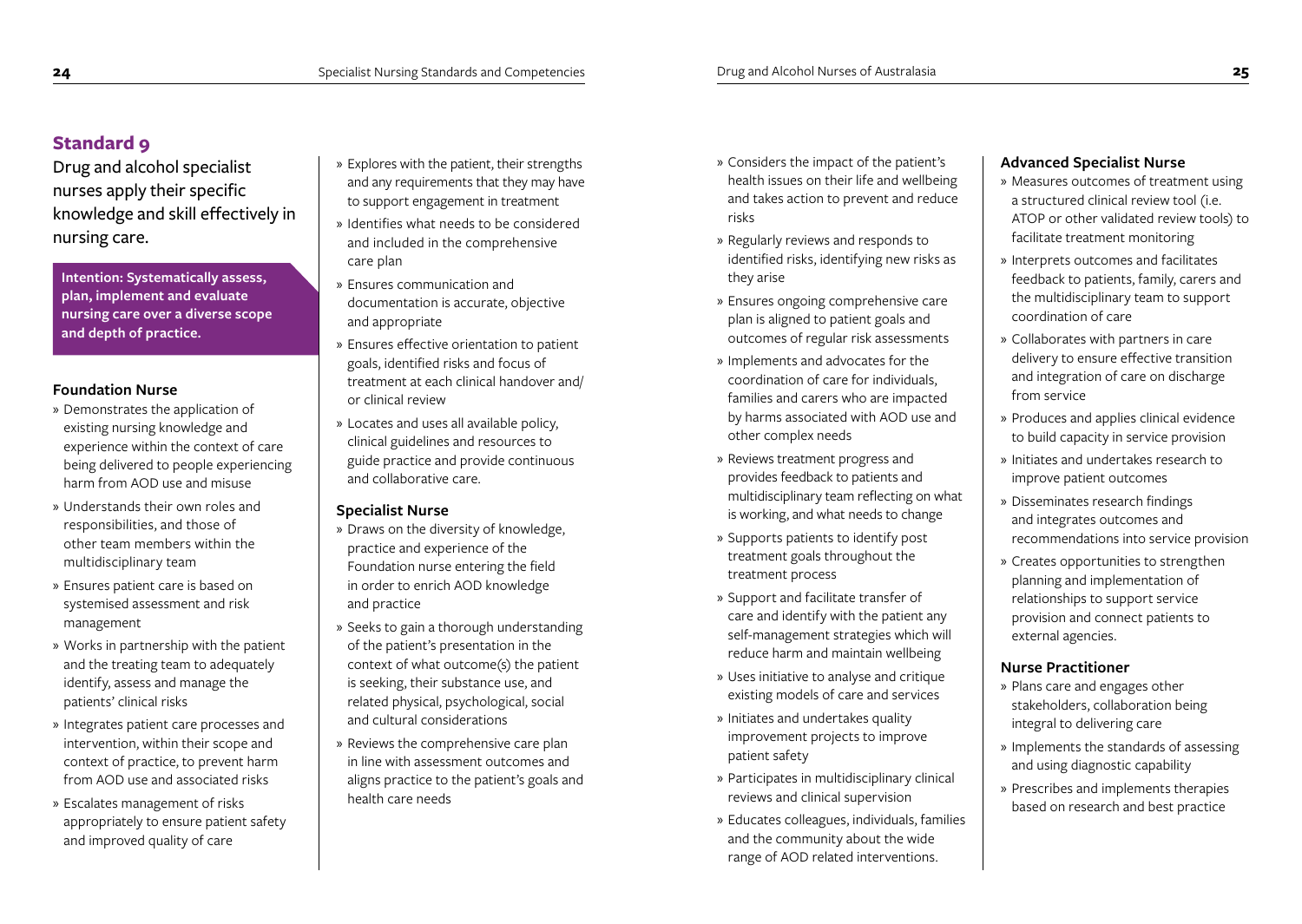#### » Contributes to health literacy by sharing knowledge with the person receiving care to achieve evidence-informed management plan

- » Safely prescribes therapeutic interventions based on accurate knowledge of the characteristics and concurrent therapies of the person receiving care
- » Safely and effectively performs evidence-informed invasive/noninvasive interventions for the clinical management and/or prevention of illness, disease, injuries, disorders or conditions
- » Interprets and follows-up the findings of screening and diagnostic investigations in an appropriate time frame during the implementation of care.

### **Standard 10**

Drug and alcohol specialist nurses build and maintain partnerships in teams, across services and in the community, to deliver best practice.

**Intention: Build relationships to coordinate and share the care of individuals and groups affected by AOD related problems.**

#### **Foundation Nurse**

- » Ensures care plans are developed and coordinated in partnership with the individual, family and other health team members with the view of discharge planning and continuity of care
- » Ensures that care plans are comprehensive and address the range of physical, psychological and social health domains
- » Seeks guidance in the development of appropriate care plans using case conferencing, clinical review and supervision
- » Identifies pathways and partners for shared care and appropriate referral and support
- » Uses effective verbal and written communication skills to share information ensuring safe pathways and continuity of care
- » Provides patients with information in a format they can understand so they can participate in decision making.

#### **Specialist Nurse**

- » Seeks, receives and negotiates referrals according to client need
- » Builds relationships with referring and referral agencies to facilitate transfer of care
- » Works as a key partner in the multidisciplinary team
- » Facilitates and participates in clinical and case reviews with referral agencies
- » Develops and maintains partnerships to ensure safe transfer of care between referring
- » Advocates for the patient and acts as an agent to support coordination and integration of care with relevant agencies.

#### **Advanced Specialist Nurse**

- » Promotes the delivery of AOD services and seeks to align practices with other specialties and agencies
- » Leads, negotiates and influences models of care, service reviews and quality improvement initiatives
- » Provides clinical supervision and systems of support for their team.

- » Delivers Drug and Alcohol specialist nursing care in a collaborative manner with all key stakeholders involved
- » Initiates and advocates with other agencies to ensure that optimum health outcomes for their patients are achieved
- » Collaborates with other health professionals to make and accept referrals as appropriate
- » Consults with and/or refers to other health services, disability services, agedcare providers and community agencies at any point in the care continuum to improve the access and health outcomes of drug and alcohol patients
- » Coordinates drug and alcohol patients care with other health, disability and aged-care providers, agencies and community resources
- » Advocates for improved access to health care, the health care system and policy decisions that affect health and quality of life
- » Considers a plan for appropriately ceasing and/or modifying treatment in consultation with the person receiving care and other members of the health care team.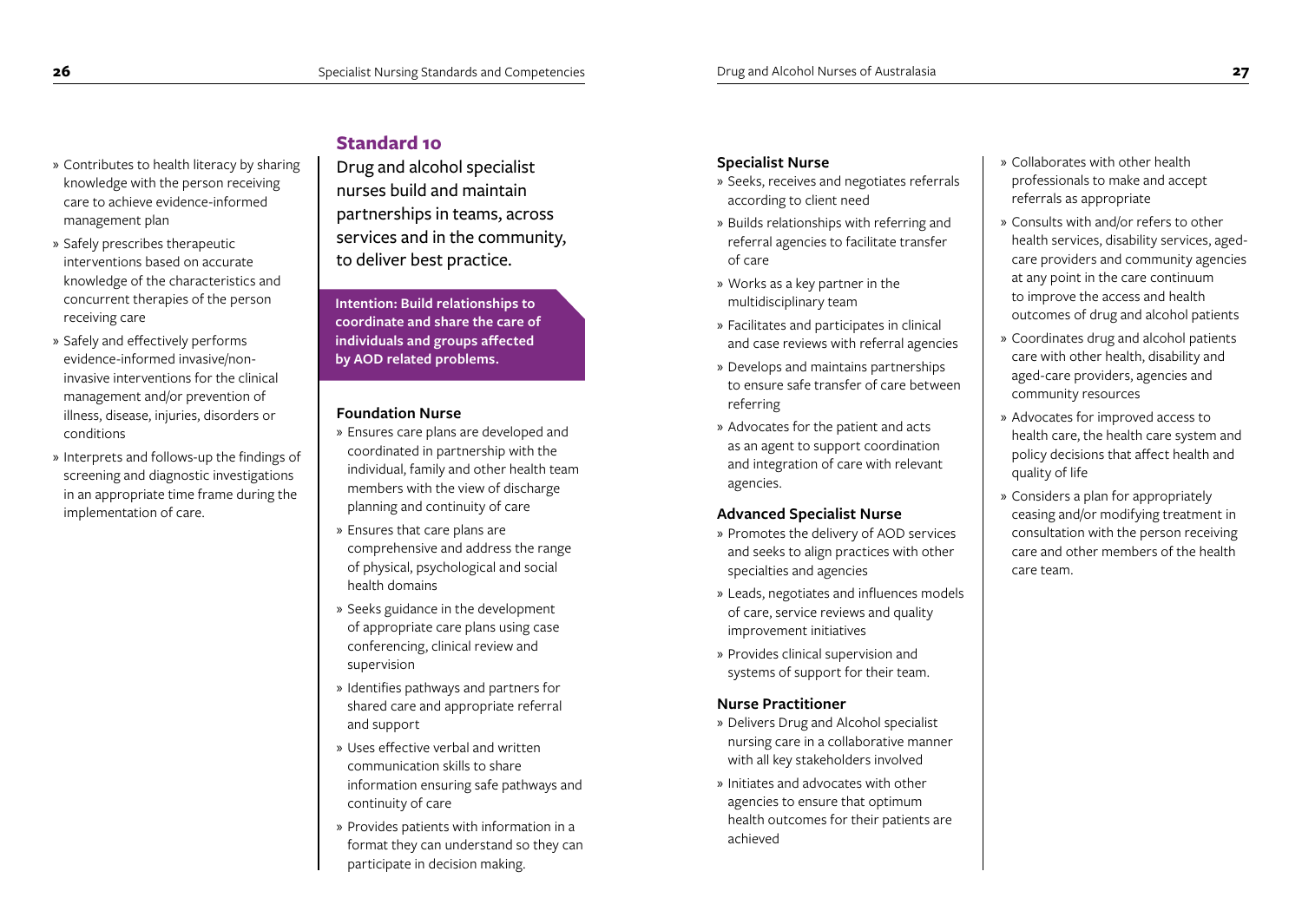This relates to establishing, sustaining and concluding professional relationships with individuals/groups. This also contains those standards and competencies that relate to the nurse understanding their contribution to the multidisciplinary health care team.

## **Domain 4: Collaborative and therapeutic practice**

#### **Standard 11**

Drug and alcohol specialist nurses contribute to health promotion, early intervention and service delivery for AOD issues.

**Intention: Establish, maintain and appropriately develop therapeutic relationships with their clients to ensure integrated service delivery between the community and other service providers.**

#### **Foundation Nurse**

- » Understands the key elements of a therapeutic relationship with clients and can put these into practice
- » Participates in health promotion activities as part of the overall delivery of service
- » Incorporates health promotion and harm reduction into intervention and practice.

#### **Specialist Nurse**

- » Uses a systemised approach to improve health outcomes and reduce harms associated with AOD use
- » Participates in providing health promotion to individuals and families with complex care needs
- » Collaborates with other service providers in the provision of health promotion activities aimed at reducing impact of AOD use in the community
- » Practices in community and inpatient care settings under the supervision and support of advanced specialist drug and alcohol nurses.

#### **Advanced Specialist Nurse**

- » Provides clinical supervision for Foundation and Specialist drug and alcohol nurses, new graduates and students
- » Participates in policy development and strategic action across diverse settings in relation to health promotion and AOD service provision
- » Advocates and liaises with health promotion and other agencies to build awareness of AOD issues and the reduction of related harms.

- » Actively participates and contributes to policies, procedures and health agendas related to the AOD field
- » Demonstrates clinical leadership in the design and evaluation of AOD services for health promotion, health protection or the prevention of injury and/or illness
- » Advocates for improved access to drug and alcohol services and treatment modalities with local areas, across the health care system and policy decisions that affect health and quality of life of drug and alcohol patients
- » Implements research-based innovations for improving care of AOD patients
- » Applies the best available evidence to identify and select appropriate outcomes measures of practice.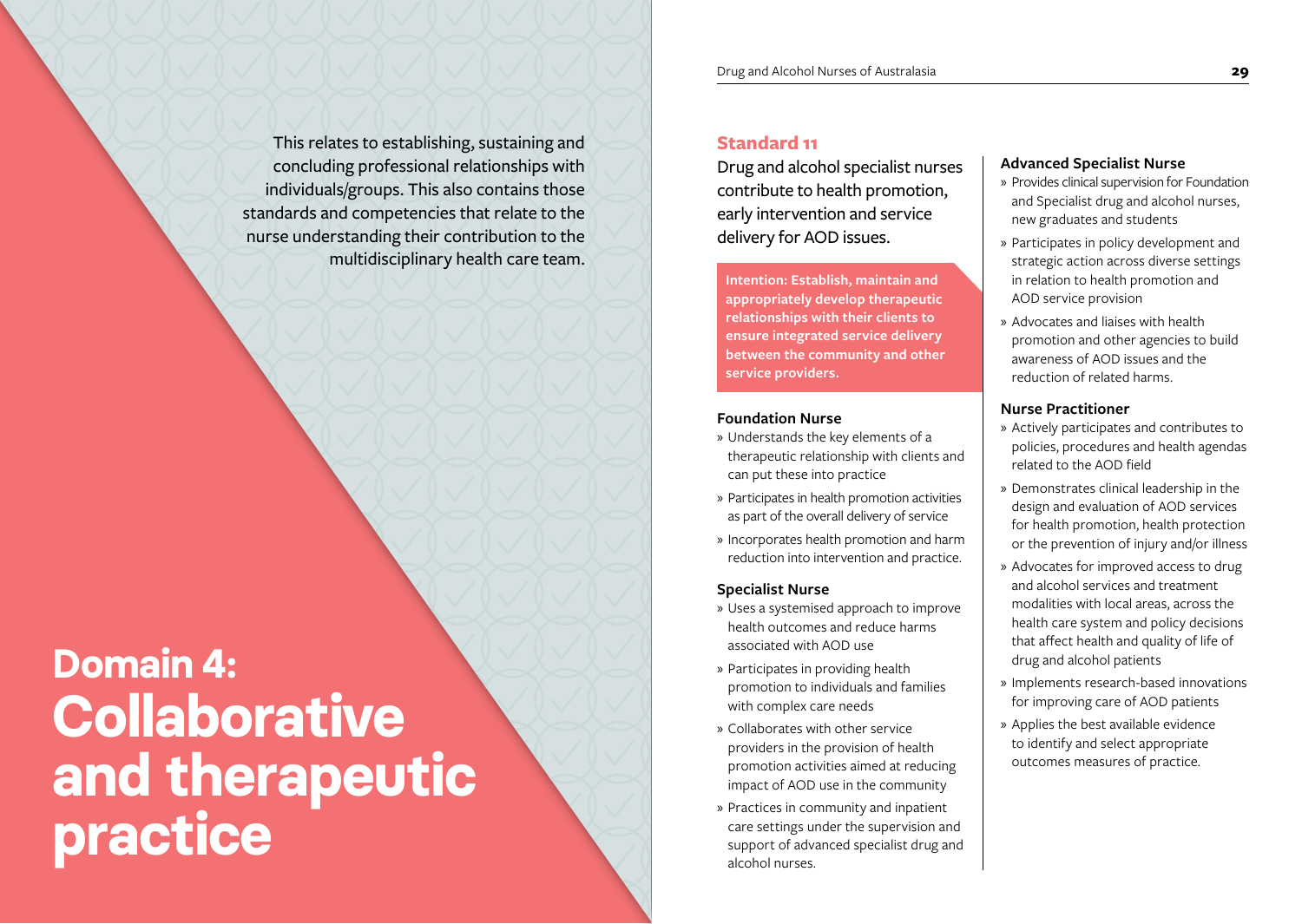Drug and alcohol specialist nurses provide leadership for best practice.

**Intention: Provide pathways to support the collaborative and therapeutic practice with other specialties.**

#### **Foundation Nurse**

- » Recognises that co-existing mental and physical health conditions can affect individuals and families presenting with AOD problems
- » Promotes non-judgemental care irrespective of AOD and mental health issues
- » Advocates for safe, high quality care that is free from stigma and discrimination for individuals and families experiencing harm from AOD use
- » Identifies risk and responds to crisis situations appropriately.

#### **Specialist Nurse**

- » Incorporates the spectrum of AOD interventions when working within a variety of settings
- » Assesses individual and family needs and appropriately collaborates with other specialist and service providers
- » Advocates widely for the safe, high quality care of individuals and families experiencing harm from AOD use.

#### **Advanced Specialist Nurse**

- » Influences policy development, research, education and practice relevant to the Drug and Alcohol specialist nursing field and other specialty areas
- » Participates in collaborative case management reviews.

#### **Nurse Practitioner**

- » Utilises research and best practice to advance excellence in delivery of Drug and Alcohol specialist nursing care
- » Initiates collaborative case management reviews
- » Advocates for improved access to health care, the health care system and policy decisions that affect health and quality of life
- » Contributes to research that addresses identified gaps in the provision of care and/or services
- » Advocates and provides evidence for expansion to nurse practitioner service to improve access to quality and cost-effective health care for specific populations
- » Demonstrates clinical leadership in the design and evaluation of nurse practitioner delivered services for health promotion, health protection or the prevention of injury and/or illness
- » Articulates and promotes the nurse practitioner role in clinical, political and professional contexts
- 
- » Acts as an educator and/or mentor to nursing colleagues and other members in the healthcare team
- » Critiques drug and alcohol policies for their implications on the drug and alcohol sector, drug and alcohol clinicians, nurse practitioner and the populations for whom they care
- » Influences health care and drug and alcohol policy and practice through leadership and active participation in workplace and professional organisations.

#### **Standard 13**

Drug and alcohol specialist nurses recognise the importance of consumers, their families and significant others, and consumer groups as key partners.

**Intention: Regard the contribution from consumers, their families and significant others, and consumer groups as integral to AOD treatment and service.**

#### **Foundation Nurse**

- » Values the role of consumers in the delivery of care
- » Understands the relevance of working with consumers, their families and significant others, and consumer groups to ensure person-centred practice
- » Acknowledges and responds effectively to the interrelated needs of consumers, their families and significant others
- » Engages and collaborates with consumers in response to their treatment goals
- » Collaboratively supports the therapeutic interventions of other members of the multidisciplinary team
- » Considers the inclusion and contribution of consumers to shape Drug and Alcohol specialist nursing care as essential.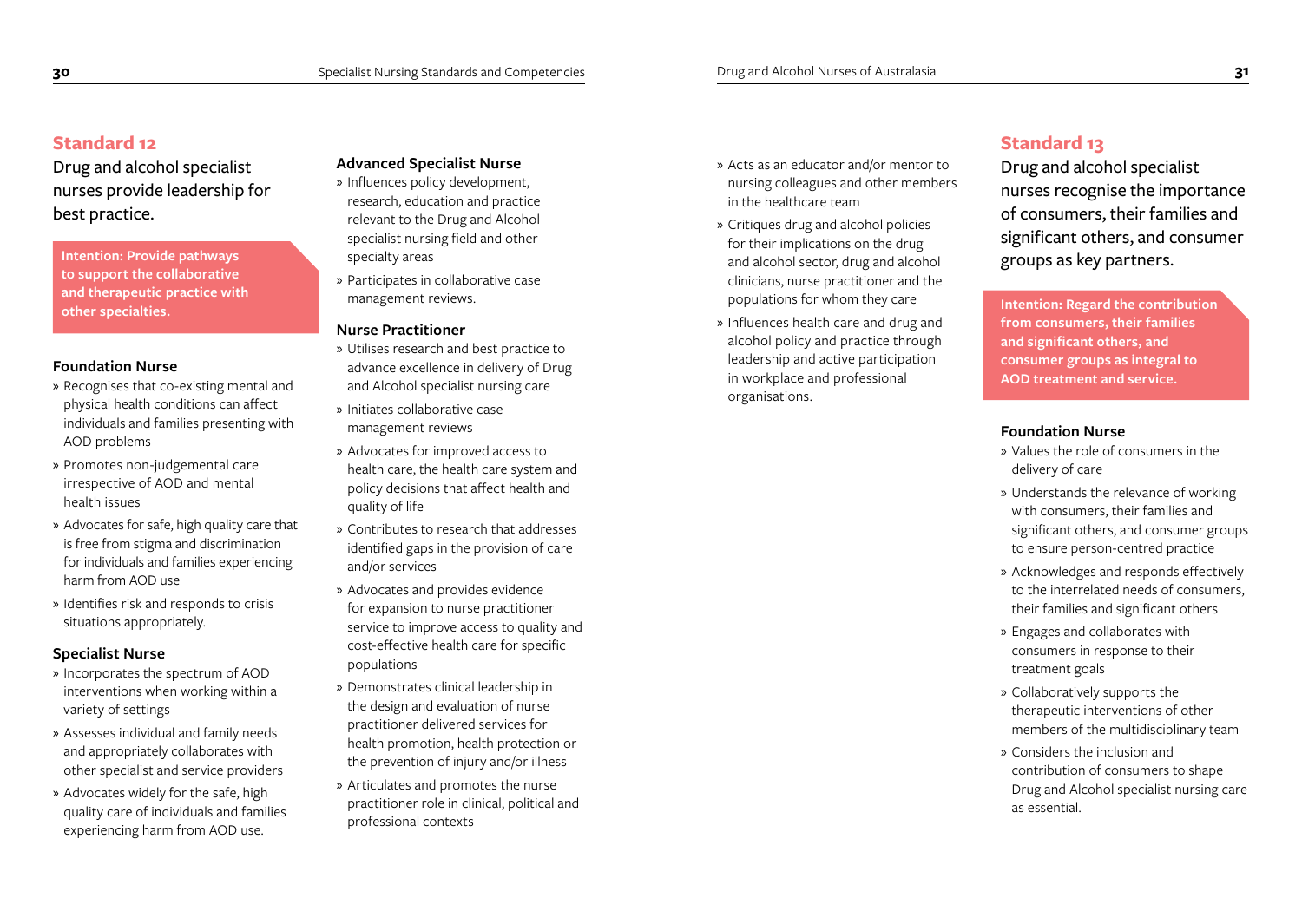#### **Specialist Nurse**

- » Collaborates with relevant specialists and service providers in the assessment, planning and delivery of complex care
- » Empowers consumers to engage in their treatment
- » Involves consumer groups and other stakeholders in service planning
- » Advocates for individual and family care, collaborating within the multidisciplinary team and other service providers
- » Responds effectively to consumer feedback and complaints, escalating as appropriate
- » Develops quality improvement initiatives to improve consumer outcomes and service delivery based on patient reported experience.

#### **Advanced Specialist Nurse**

- » Uses professional leadership to effectively advocate with other service providers and consumer groups to meet the complex needs of individuals and families
- » Consults and collaborates with a range of consumer groups to address the social determinants of AOD use and related problems
- » Advocates for consumer inclusive practice to improve outcomes.

- » Provides excellence in Drug and Alcohol specialist nursing care delivery
- » Creates pathways and mechanisms to ensure co-design of policy, research, programs and projects with consumer groups
- » Supports, educates, coaches and counsels the person, the family members receiving care regarding diagnoses, prognoses and selfmanagement, including their personal responses to illness, injuries, risk factors and therapeutic interventions.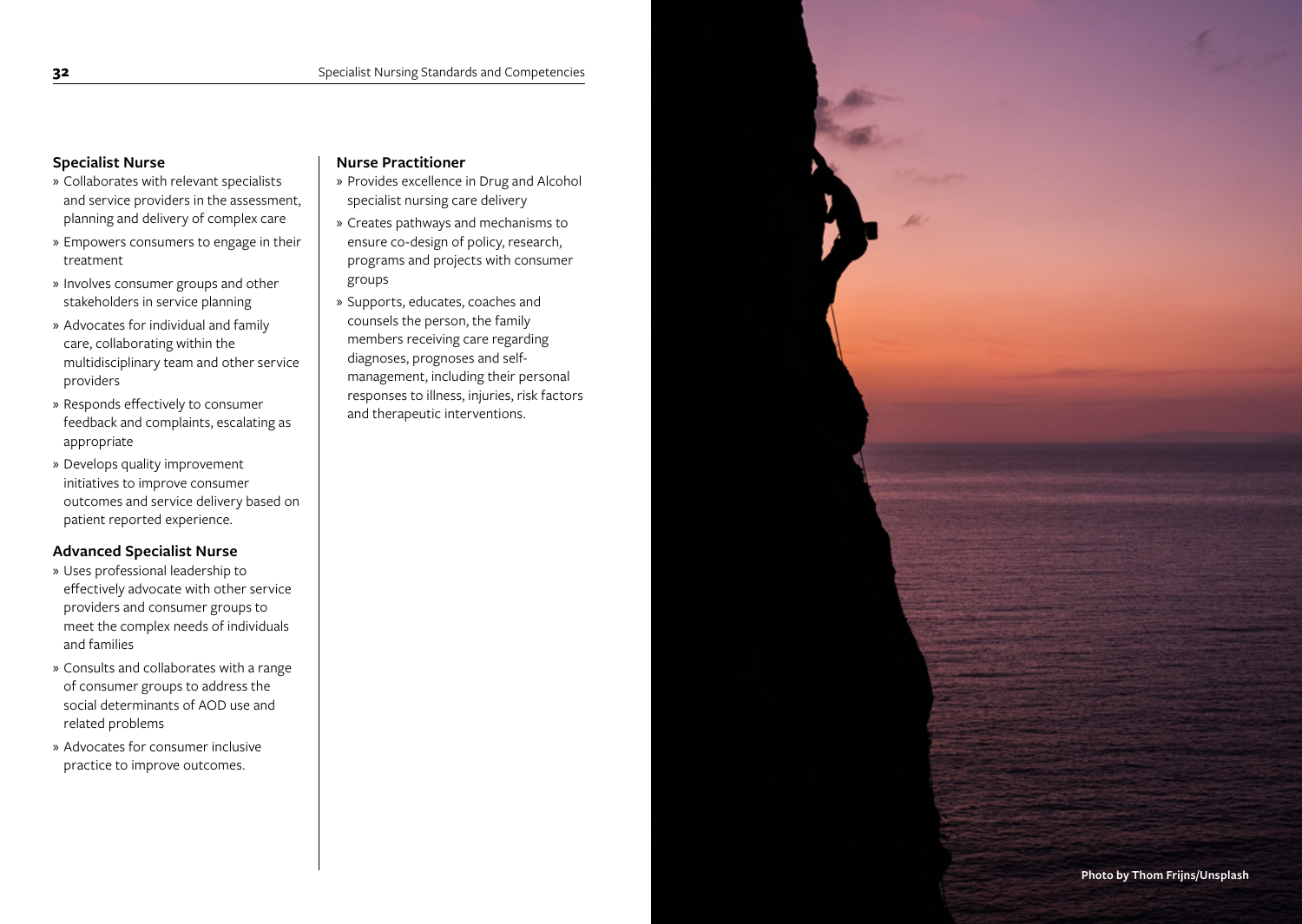ACON Publication (2017), A *Language Guide: Trans and Gender Diverse Inclusion*. Retrieved from [https://](https://www.acon.org.au/wp-content/uploads/2017/11/External_Language-Guide-17396_print_V12A.pdf) [www.acon.org.au/wp-content/](https://www.acon.org.au/wp-content/uploads/2017/11/External_Language-Guide-17396_print_V12A.pdf) [uploads/2017/11/External\\_Language-](https://www.acon.org.au/wp-content/uploads/2017/11/External_Language-Guide-17396_print_V12A.pdf)[Guide-17396\\_print\\_V12A.pdf](https://www.acon.org.au/wp-content/uploads/2017/11/External_Language-Guide-17396_print_V12A.pdf)

Australian Commission on Safety and Quality in Health Care (2019). *Implementing the Comprehensive Care Standard: Develop single comprehensive care plan*. Retrieved from: [https://www.safetyandquality.](https://www.safetyandquality.gov.au/publications-and-resources/resource-library/implementing-comprehensive-care-standard-develop-single-comprehensive-care-plan) [gov.au/publications-and-resources/](https://www.safetyandquality.gov.au/publications-and-resources/resource-library/implementing-comprehensive-care-standard-develop-single-comprehensive-care-plan) [resource-library/implementing](https://www.safetyandquality.gov.au/publications-and-resources/resource-library/implementing-comprehensive-care-standard-develop-single-comprehensive-care-plan)[comprehensive-care-standard-develop](https://www.safetyandquality.gov.au/publications-and-resources/resource-library/implementing-comprehensive-care-standard-develop-single-comprehensive-care-plan)[single-comprehensive-care-plan](https://www.safetyandquality.gov.au/publications-and-resources/resource-library/implementing-comprehensive-care-standard-develop-single-comprehensive-care-plan)

Australian Government Department of Social Services (2014). *National Standards for Disability Services*. Retrieved from [https://www.dss.gov.](https://www.dss.gov.au/our-responsibilities/disability-and-carers/standards-and-quality-assurance/national-standards-for-disability-services) [au/our-responsibilities/disability-and](https://www.dss.gov.au/our-responsibilities/disability-and-carers/standards-and-quality-assurance/national-standards-for-disability-services)[carers/standards-and-quality-assurance/](https://www.dss.gov.au/our-responsibilities/disability-and-carers/standards-and-quality-assurance/national-standards-for-disability-services) [national-standards-for-disability-services](https://www.dss.gov.au/our-responsibilities/disability-and-carers/standards-and-quality-assurance/national-standards-for-disability-services)

Australian and New Zealand Council of Chief Nursing and Midwifery Officers (2019). *Professionalism in Nursing and Midwifery – Supporting good care and health outcomes*. Victoria. Australia

Cashin, A. Buckley, T. Donoghue, J. Heartfield, M. Bryce, J. Cox, D. Waters, D. Gosby, H. Kelly, J and Dunn, S.V.(2015), *Development of the Nurse Practitioner Standards for Practice Australia*. Retrieved from

[https://journals.sagepub.com/doi/](https://journals.sagepub.com/doi/full/10.1177/1527154415584233) [full/10.1177/1527154415584233](https://journals.sagepub.com/doi/full/10.1177/1527154415584233)

Department of Health (2017). *National Drug Strategy 2017–2026*. Commonwealth of Australia. ACT. Retrieved from [https://www.health.](https://www.health.gov.au/resources/publications/national-drug-strategy-2017-2026) [gov.au/resources/publications/national](https://www.health.gov.au/resources/publications/national-drug-strategy-2017-2026)[drug-strategy-2017-2026](https://www.health.gov.au/resources/publications/national-drug-strategy-2017-2026)

Department of Health (2019). *National Alcohol Strategy 2019–2028*. Commonwealth of Australia. ACT. Retrieved from [https://www.health.](https://www.health.gov.au/resources/publications/national-alcohol-strategy-2019-2028) [gov.au/resources/publications/national](https://www.health.gov.au/resources/publications/national-alcohol-strategy-2019-2028)[alcohol-strategy-2019-2028](https://www.health.gov.au/resources/publications/national-alcohol-strategy-2019-2028)

International Council of Nurses (2012). *ICN Code of Ethics for Nurses*. Geneva, Switzerland. Retrieved from [https://www.icn.ch/sites/](https://www.icn.ch/sites/default/files/inline-files/2012_ICN_Codeofethicsfornurses_%20eng.pdf) [default/files/inline-files/2012\\_ICN\\_](https://www.icn.ch/sites/default/files/inline-files/2012_ICN_Codeofethicsfornurses_%20eng.pdf) [Codeofethicsfornurses\\_%20eng.pdf](https://www.icn.ch/sites/default/files/inline-files/2012_ICN_Codeofethicsfornurses_%20eng.pdf)

Joint ACON; NADA and PHN Publication (2019), *AOD Inclusive LGBTI Guidelines for Treatment Providers*. Retrieved from [https://www.acon.](https://www.acon.org.au/wp-content/uploads/2019/02/AOD-Inclusive-Practice-Guidelines-for-Treatment-Providers_A4_v11.pdf) [org.au/wp-content/uploads/2019/02/](https://www.acon.org.au/wp-content/uploads/2019/02/AOD-Inclusive-Practice-Guidelines-for-Treatment-Providers_A4_v11.pdf) [AOD-Inclusive-Practice-Guidelines-for-](https://www.acon.org.au/wp-content/uploads/2019/02/AOD-Inclusive-Practice-Guidelines-for-Treatment-Providers_A4_v11.pdf)[Treatment-Providers\\_A4\\_v11.pdf](https://www.acon.org.au/wp-content/uploads/2019/02/AOD-Inclusive-Practice-Guidelines-for-Treatment-Providers_A4_v11.pdf)

Mills, K.L. (2015). *The importance of providing trauma informed care in alcohol and other drug services*. Drug and Alcohol Review. Australia. Retrieved from [https://onlinelibrary.wiley.com/doi/](https://onlinelibrary.wiley.com/doi/abs/10.1111/dar.12273) [abs/10.1111/dar.12273](https://onlinelibrary.wiley.com/doi/abs/10.1111/dar.12273)

NSW Health (2020). *Clinical Care Standards for AOD Treatment*. Retrieved from [https://www.health.](https://www.health.nsw.gov.au/aod/Pages/clinical-care-standards-AOD.aspx) [nsw.gov.au/aod/Pages/clinical-care](https://www.health.nsw.gov.au/aod/Pages/clinical-care-standards-AOD.aspx)[standards-AOD.aspx](https://www.health.nsw.gov.au/aod/Pages/clinical-care-standards-AOD.aspx) 

Nursing and Midwifery Board of Australia. (2018). *Code of Conduct for Nurses*. Victoria. Australia. Retrieved from [https://www.nursingmidwiferyboard.](https://www.nursingmidwiferyboard.gov.au/Codes-Guidelines-Statements/Professional-standards.aspx) [gov.au/Codes-Guidelines-Statements/](https://www.nursingmidwiferyboard.gov.au/Codes-Guidelines-Statements/Professional-standards.aspx) [Professional-standards.aspx](https://www.nursingmidwiferyboard.gov.au/Codes-Guidelines-Statements/Professional-standards.aspx)

Nursing and Midwifery Board of Australia (2016). *Continuing Professional Development Standard*. Retrieved from [https://www.](https://www.nursingmidwiferyboard.gov.au/Registration-Standards/Continuing-professional-development.aspx) [nursingmidwiferyboard.gov.au/](https://www.nursingmidwiferyboard.gov.au/Registration-Standards/Continuing-professional-development.aspx) [Registration-Standards/Continuing](https://www.nursingmidwiferyboard.gov.au/Registration-Standards/Continuing-professional-development.aspx)[professional-development.aspx](https://www.nursingmidwiferyboard.gov.au/Registration-Standards/Continuing-professional-development.aspx)

Nursing and Midwifery Board of Australia (2018). *Nurse Practitioner Standards for Practice updated March 2018*. Victoria. Australia.

Retrieved from [https://www.](https://www.nursingmidwiferyboard.gov.au/Codes-Guidelines-Statements/Professional-standards.aspx) [nursingmidwiferyboard.gov.au/Codes-](https://www.nursingmidwiferyboard.gov.au/Codes-Guidelines-Statements/Professional-standards.aspx)[Guidelines-Statements/Professional](https://www.nursingmidwiferyboard.gov.au/Codes-Guidelines-Statements/Professional-standards.aspx)[standards.aspx](https://www.nursingmidwiferyboard.gov.au/Codes-Guidelines-Statements/Professional-standards.aspx)

Nursing and Midwifery Board of Australia (2016). *Registered Nurse Standards for Practice.* Victoria. Australia. Retrieved from [https://www.](https://www.nursingmidwiferyboard.gov.au/Codes-Guidelines-Statements/Professional-standards.aspx) [nursingmidwiferyboard.gov.au/Codes-](https://www.nursingmidwiferyboard.gov.au/Codes-Guidelines-Statements/Professional-standards.aspx)[Guidelines-Statements/Professional](https://www.nursingmidwiferyboard.gov.au/Codes-Guidelines-Statements/Professional-standards.aspx)[standards.aspx](https://www.nursingmidwiferyboard.gov.au/Codes-Guidelines-Statements/Professional-standards.aspx)

Proctor, B. (2010). Training for the supervision alliance from: Routledge Handbook of Clinical Supervision, Fundamental International Themes Routledge Retrieved 13 July 2020 [https://www.routledgehandbooks.com/](https://www.routledgehandbooks.com/doi/10.4324/9780203843437.ch3) [doi/10.4324/9780203843437.ch3](https://www.routledgehandbooks.com/doi/10.4324/9780203843437.ch3)

The National Safety and Quality Health Service (NSQHS) Standards (2017). *Comprehensive Care*. Retrieved from [https://www.safetyandquality.](https://www.safetyandquality.gov.au/standards/nsqhs-standards/comprehensive-care-standard) [gov.au/standards/nsqhs-standards/](https://www.safetyandquality.gov.au/standards/nsqhs-standards/comprehensive-care-standard) [comprehensive-care-standard](https://www.safetyandquality.gov.au/standards/nsqhs-standards/comprehensive-care-standard)

United Nations Convention (2006- 2016) *UN Convention on the Rights of Persons with a Disability*. Retrieved from [https://www.un.org/development/](https://www.un.org/development/desa/disabilities/convention-on-the-rights-of-persons-with-disabilities.html) [desa/disabilities/convention-on-the](https://www.un.org/development/desa/disabilities/convention-on-the-rights-of-persons-with-disabilities.html)[rights-of-persons-with-disabilities.html](https://www.un.org/development/desa/disabilities/convention-on-the-rights-of-persons-with-disabilities.html)

Whitehorn, A. Porritt, K. Lockwood, C. Xing, W. Zhu, Z and Hu, Y. (2020). *Methodological components and quality evidence summaries: a scoping review protocol*. JBI Evidence Synthesis, Vol 18 (10). Retrieved from: [https://journals.](https://journals.lww.com/jbisrir/pages/futuretoc.aspx?futuretocid=48) [lww.com/jbisrir/pages/futuretoc.](https://journals.lww.com/jbisrir/pages/futuretoc.aspx?futuretocid=48) [aspx?futuretocid=48](https://journals.lww.com/jbisrir/pages/futuretoc.aspx?futuretocid=48)

World Health Organisation Publication (2016). *Leave No one Behind, FAQ on Health and Sexual Diversity: An Introduction to Key Concepts*. Retrieved from [https://www.who.int/gender](https://www.who.int/gender-equity-rights/news/health-sexual-diversity/en/)[equity-rights/news/health-sexual](https://www.who.int/gender-equity-rights/news/health-sexual-diversity/en/)[diversity/en/](https://www.who.int/gender-equity-rights/news/health-sexual-diversity/en/)